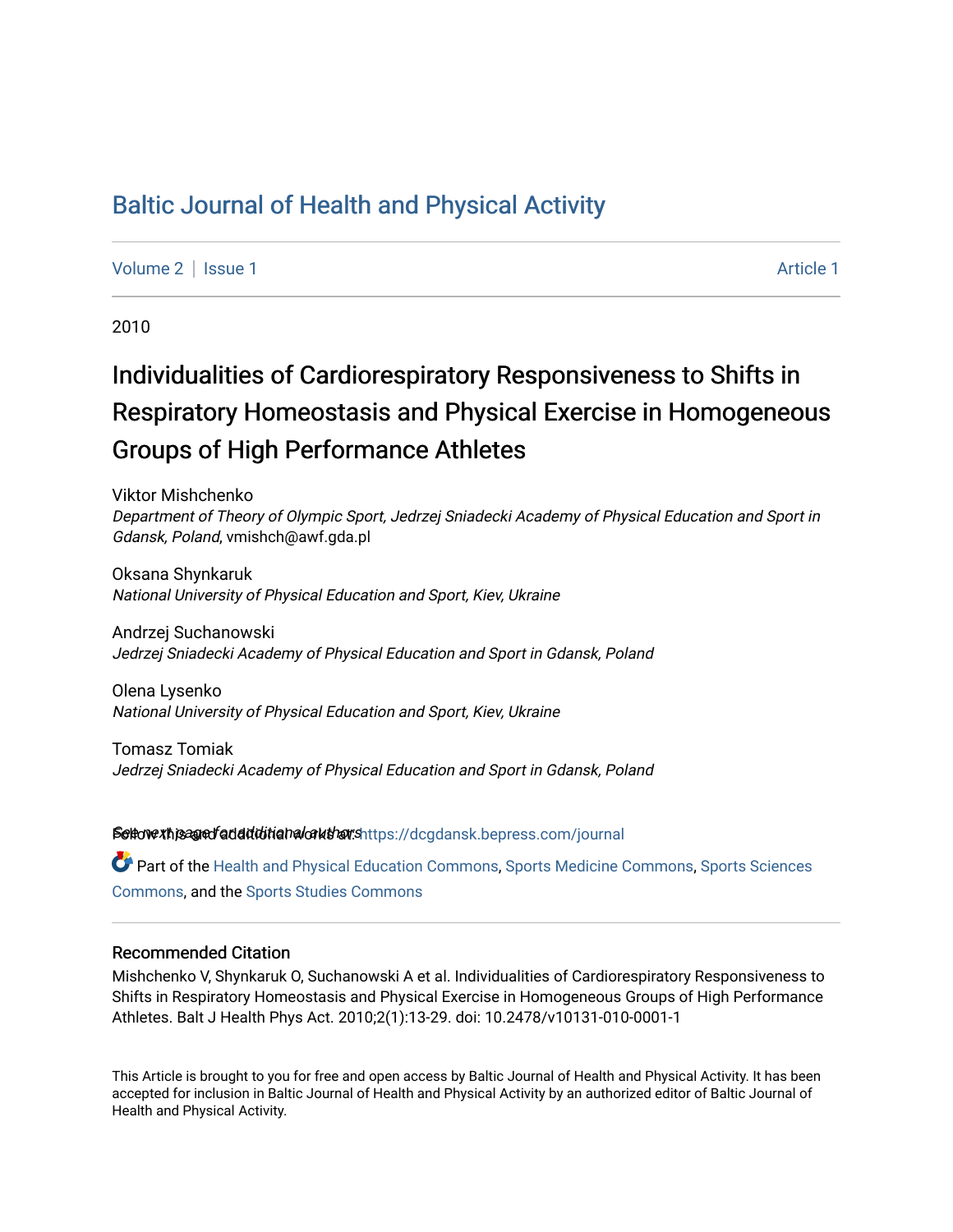# Individualities of Cardiorespiratory Responsiveness to Shifts in Respiratory Homeostasis and Physical Exercise in Homogeneous Groups of High Performance Athletes

#### Authors

Viktor Mishchenko, Oksana Shynkaruk, Andrzej Suchanowski, Olena Lysenko, Tomasz Tomiak, Andrej Diachenko, and Adam Korol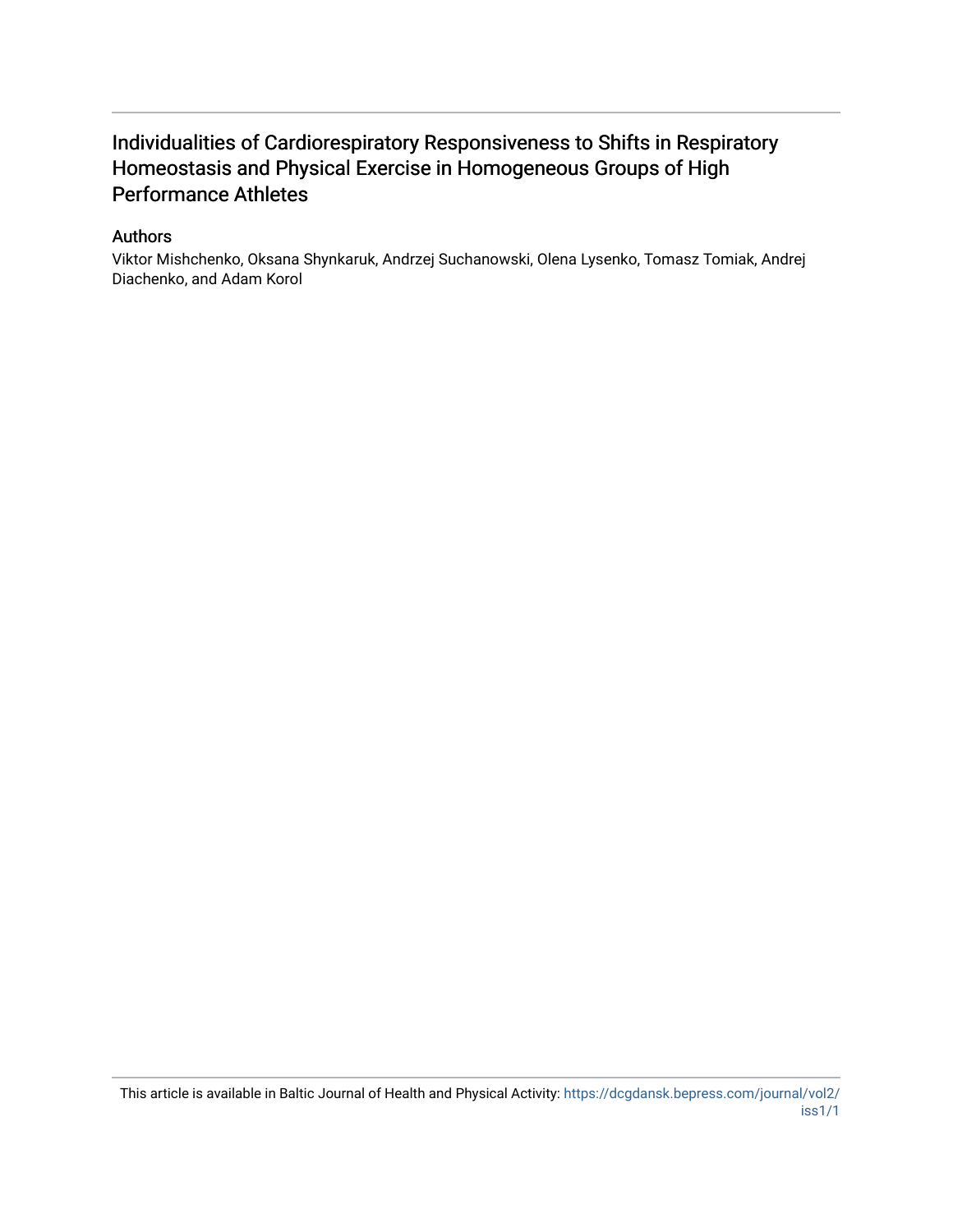|                                                                                                                                 | Individualities of Cardiorespiratory<br><b>Responsiveness to Shifts in Respiratory</b><br><b>Homeostasis and Physical Exercise</b><br>in Homogeneous Groups of High Performance<br><b>Athletes</b>                                                                                                                                                                                                                                                                                                                                                                                                                                                                                                                                                                                                                                                             |
|---------------------------------------------------------------------------------------------------------------------------------|----------------------------------------------------------------------------------------------------------------------------------------------------------------------------------------------------------------------------------------------------------------------------------------------------------------------------------------------------------------------------------------------------------------------------------------------------------------------------------------------------------------------------------------------------------------------------------------------------------------------------------------------------------------------------------------------------------------------------------------------------------------------------------------------------------------------------------------------------------------|
|                                                                                                                                 | DOI: 10.2478/v10131-010-0001-1                                                                                                                                                                                                                                                                                                                                                                                                                                                                                                                                                                                                                                                                                                                                                                                                                                 |
| <b>Authors' Contribution:</b><br>A - Study Design<br>B - Data Collection<br>C - Statistical Analysis<br>D - Data Interpretation | Viktor Mishchenko <sup>1 (A,B,D,F)</sup> , Oksana Shynkaruk <sup>2 (A,D,G)</sup> ,<br>Andrzej Suchanowski <sup>1 (A,D,F)</sup> , Olena Lysenko <sup>2 (B,D,E)</sup> ,<br>Tomasz Tomiak <sup>1 (A,D,G)</sup> , Andrej Diachenko <sup>2 (B,D)</sup> , Adam Korol <sup>1 (B,C)</sup>                                                                                                                                                                                                                                                                                                                                                                                                                                                                                                                                                                              |
| E - Manuscript Preparation<br>F - Literature Search<br>G - Funds Collection                                                     | <sup>1</sup> Jedrzej Sniadecki Academy of Physical Education and Sport in Gdansk,<br>Poland                                                                                                                                                                                                                                                                                                                                                                                                                                                                                                                                                                                                                                                                                                                                                                    |
|                                                                                                                                 | <sup>2</sup> National University of Physical Education and Sport, Kiev, Ukraine                                                                                                                                                                                                                                                                                                                                                                                                                                                                                                                                                                                                                                                                                                                                                                                |
|                                                                                                                                 | <b>Key words:</b> individual peculiarities, cardiorespiratory system, sensitivity to $CO_2$ -H <sup>+</sup> ,<br>fast kinetics, response peaks, specific work capacity.                                                                                                                                                                                                                                                                                                                                                                                                                                                                                                                                                                                                                                                                                        |
|                                                                                                                                 | <b>Abstract</b><br><b>Background:</b> It is known that high sports performances are based upon optimization of<br>adaptation process. In order to achieve the above, one should provide                                                                                                                                                                                                                                                                                                                                                                                                                                                                                                                                                                                                                                                                        |
| <b>Material/Methods:</b>                                                                                                        | a maximal account of individual vivid features of athlete's abilities,<br>peculiarities of his/her physiological reactivity. The aim was to study<br>individualities of sensitivity to shifts in respiratory homeostasis and<br>responsiveness to high intensity physical exercises in homogeneous groups<br>of high performance endurance athletes.<br>Individual peculiarities of the cardiorespiratory system (CRS) physiological<br>reactivity were evaluated in 118 high performance endurance athletes<br>(cyclists, runners and rowers) aged 20-27 years (competing regularly in<br>sports for $6.8 \pm 1.1$ years). The sensitivity of response to $CO_2$ -H <sup>+</sup><br>(rebreathing), fast kinetics and the peak response of CRS to various physical<br>loads were measured. The level of $\sqrt[6]{O_{2}}_{max}$ and accumulated oxygen deficit |
| <b>Results:</b>                                                                                                                 | were determined as well.<br>The results indicate distinctive individual peculiarities of CRS response to the<br>shifts of respiratory homeostasis in homogeneous groups of endurance                                                                                                                                                                                                                                                                                                                                                                                                                                                                                                                                                                                                                                                                           |
| <b>Conclusions:</b>                                                                                                             | athletes with respect to sensitivity and stability of responses to $CO_2-H^+$ .<br>Sensitivity to $COz-H+$ demonstrated a positive correlation with fast kinetics<br>and peak levels in responses to physical loads and anaerobic potential realization.<br>Hyperkinetic<br>and hypokinetic types of an individual physiological<br>responsiveness of CRS to shifts in the respiratory homeostasis and physical<br>exercise in homogeneous groups of high performance athletes were revealed<br>as a premise for athletes' high specific work capacity.                                                                                                                                                                                                                                                                                                        |
| Word count: 7485                                                                                                                |                                                                                                                                                                                                                                                                                                                                                                                                                                                                                                                                                                                                                                                                                                                                                                                                                                                                |
| Tables: 10                                                                                                                      | Received: April 2010                                                                                                                                                                                                                                                                                                                                                                                                                                                                                                                                                                                                                                                                                                                                                                                                                                           |
| Figures: 3                                                                                                                      | Accepted: June 2010                                                                                                                                                                                                                                                                                                                                                                                                                                                                                                                                                                                                                                                                                                                                                                                                                                            |

| Tables: 10        | Received: April 2010      |
|-------------------|---------------------------|
| <b>Figures: 3</b> | Accepted: June 2010       |
| References: 40    | Published: September 2010 |

#### Address for correspondence:

Prof. Viktor Mishchenko

Academy of Physical Education and Sport, Department of Theory of the Olympic Sport, 80-336 Gdańsk, Poland, ul. K. Górskiego 1 Phone: +4858 554-73-66, e-mail: vmishch@awf.gda.pl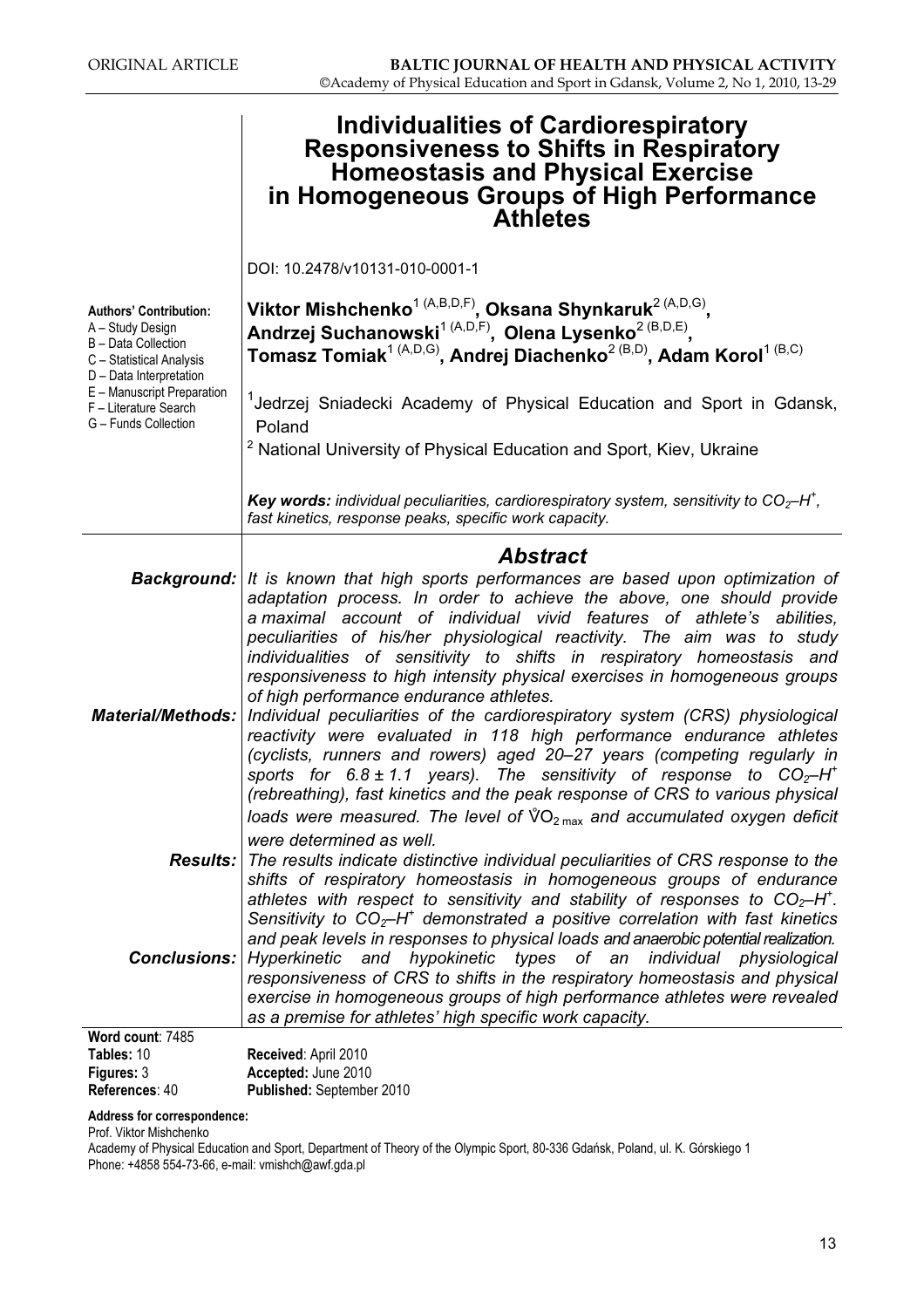V. Mishchenko, O. Shynkaruk, A. Suchanowski et al., Cardiorespiratory Responsiveness to Shifts in Respiratory Homeostasis and Physical Exercise in High Performance Athletes

#### Introduction

It is well known that high performance in sport is a single and, quite frequently, a unique event. Its achievement requires a maximal usage of individual vivid traits of an athlete's abilities, namely the biological prerequisites. It is just in this direction that the search for the ways of achieving the highest sports performances should be undertaken. Proceeding from the above, it becomes evident that the problem of individualization may be outlined as the major link in the process of top level athletes' preparation.

Under different impacts of the environment and physical loads, the adaptation has both common and individual features [1,2,3,4]. An individual predisposition to endurance activity of various intensity has been long connected almost exclusively with the morphological factors of muscles and, above all, the ratio of "slow" and "fast" muscle fibers [4,5]. The above mostly explains orientation at an individual level of maximal aerobic and anaerobic power and individualization of the training load ergo genesis [1,4,5]. These aspects of functional abilities are related to a great extent with innate features of the body although the degree of interaction between genotype and physical work capacity (and training adaptation) remains mostly unclear. An individual character of responsiveness is shown relative to the level of basal metabolism, the character of energy metabolism during physical loads, involvement of aerobic and anaerobic processes of energy supply. They are interrelated with specifics of muscle fibers, the neuromuscular system on the whole and the functional system of body oxygen supply. Individual differences are also connected with peculiarities of afferentation in the system, vegetative balance as well as personalitytypological characteristics of the central nervous system [3,4,6,7,8]. One may find numerous indications in scientific literature showing that according to responses to external irritants and pathogenic factors all people may be conditionally divided into persons with a hyper-, hypo-, and normoreactive type of response [3,8,9,10,11].

One may assume that a regular repetition of the responses of load hypoxia compensation and acidosis in the process of several years of sports training alters a general response of the body to the action of different factors. These changes integrate both the influence of the indicated factors of sports training and individual innate physiological characteristics of responsiveness. Until now, however, there have been no sufficiently substantiated markers and criteria for determination of the indicated types of responsiveness on the basis of evaluating characteristics of the body functional system response to homeostasis shifts. It is quite difficult to single out individual peculiarities of the character of reactivity optimization during the respiratory system adaptation to a strenuous muscular activity due to a variety of the impacts of different type, direction and character of physical training. They may be also disguised by differences in the degree of adaptation and the functional state of the body. Under conditions of strenuous training in various sports events it is more difficult to single out individual peculiarities and types of responses. Meanwhile, it is of especially great practical importance for sports and endurance training, in particular. The character of the direction of long-term sports endurance training is mainly determined by specific capacity energy supplying under specific conditions of activity. It occurs, in particular, during different duration of the competitive distance. That is, we speak about individual capacities of maximal realization of energy and motor potential of an athlete within a definite period of work.

We have proceeded from the fact that the usage of various sports disciplines as the model of a definite type of human activity (physical loads) allows determining their impact upon the range and the character of differences in the cardiorespiratory system (CRS) physiological reactivity to the shifts of respiratory homeostasis. It may be characterized according to the response to hypercapnic and hypoxic shifts of respiratory homeostasis. These differences should be related to the specifics of long-term adaptation with respect to the response sensitivity change and they should reflect the specifics of human energy and functional capacity realization under conditions of physical loads. Previously obtained data demonstrating that sensitivity to hypoxia and mainly to hypercapnic (CO<sub>2</sub> $-$ H<sup>+</sup>) shifts of respiratory homeostasis may reflect general physiological reactivity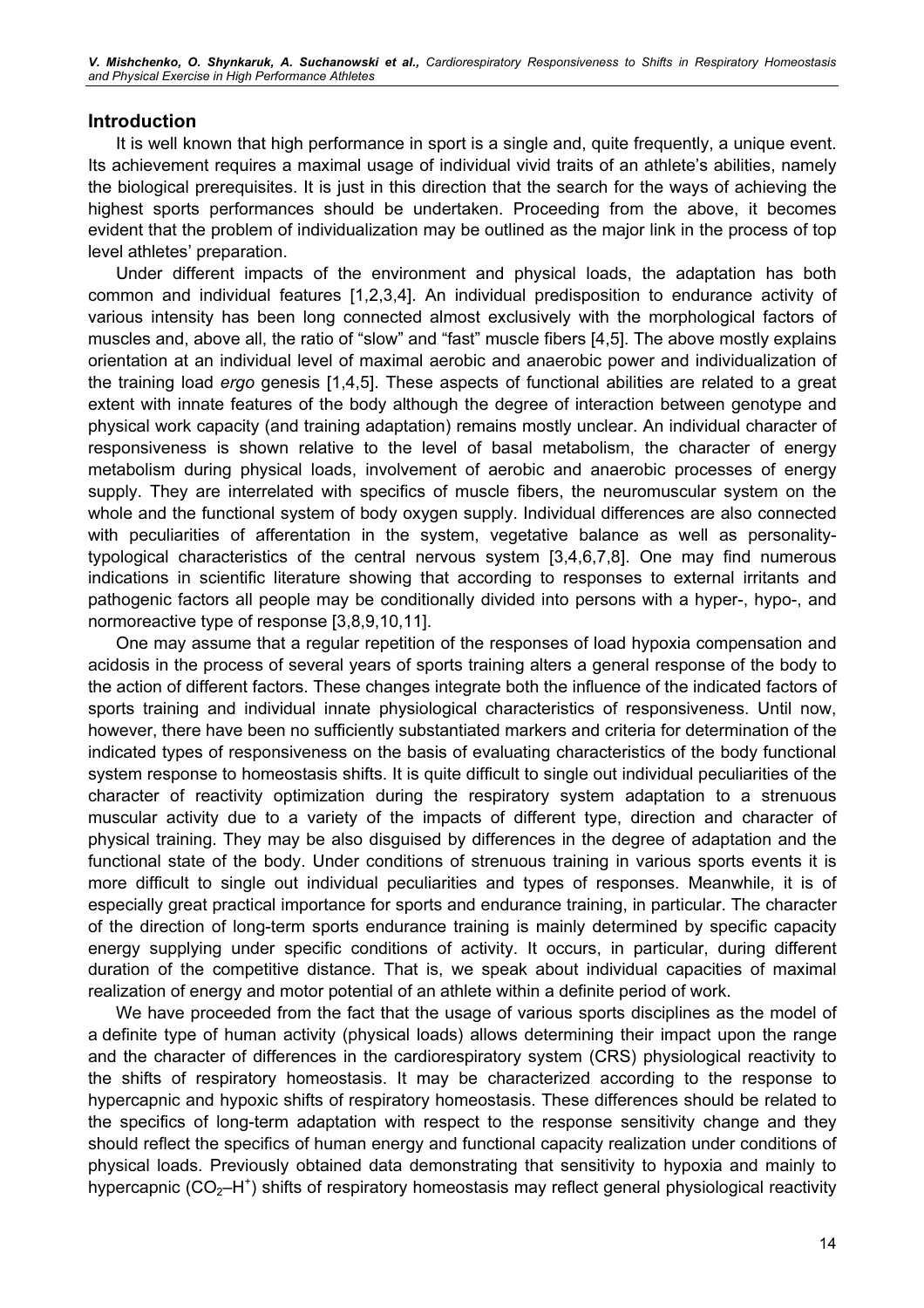[2,3,8,12] can constitute the basic provision for such an analysis. During such an analysis one may presume an availability of the correlation between sensitivity to  $CO<sub>2</sub>$  and the speed and the level of CRS response to the action of various irritants including physical loads.

The task was set to characterize individual peculiarities of responsiveness to the shifts of respiratory homeostasis as well as the types of responsiveness to strenuous physical load in top level athletes on the basis of analysis of homogeneous groups of athletes engaged in different sports events. In the course of the above, it was necessary to determine the peculiarities of CRS response to various physical loads, the character of energy potential realization in athletes specializing in cycling, rowing and running at different distances.

## Material and methods

Three groups of top level athletes of different sports specialization aged 20–27 years (homogeneous in the degree of fitness and sports qualification) participated in studies. Accordingly, three series of studies were conducted: 1) cyclists specialized in road and track races (homogeneous in the degree of fitness and sports qualification) participated in studies.<br>Accordingly, three series of studies were conducted: 1) cyclists specialized in road and track races<br>(body mass  $76.8 \pm 1.4$  kg,  $\sqrt$ Accordingly, three serie<br>(body mass 76.8 ± 1.4<br>(running disciplines, V (running disciplines,  $\sqrt[6]{O_{2 \text{ max}}}$  68.7 ± 1.7 ml·kg<sup>-1</sup>·min<sup>-1</sup>, n=48), including sprint (n=17; body mass 77.6 ± 1.1kg), long (n=16; 70.6 ± 0.9 kg) and middle distance running (n=15; 75.1 ± 1,2 kg), 3) rowers (body mas 77.6  $\pm$  1.1kg), long (n=16; 70.6  $\pm$  0.9 kg) and middle distance running (n=15; 75.1  $\pm$  1,2 kg), 3) rowers (body mass 90.1 ± 2.3 kg,  $\sqrt[6]{O_{2 \text{ max}}}$  69.8 ± 1.3 ml·kg<sup>-1</sup>·min<sup>-1</sup>, n=24). All subjects have been regularly competing in respective sports events for  $6.8 \pm 1.1$  years. The data of studies of top level athletes, the majority of which were members of the national teams, were analyzed. All subjects gave informed written consent before participating in the protocol, which was in accordance with legal requirements. The subjects were free from taking drugs or medications during the course of the study. The volume and the intensity of training before and during the course of the study did not differ from usual in these groups of athletes. The mean training duration constituted  $13.7 \pm 2.7$ hours/week in the period of one month before the study. differ from usual in these groups of athletes. The mean training duration constituted 13.7 ± 2.7 rs/week in the period of one month before the study.<br>The sensitivity and stability of responses of pulmonary ventilation ( $\$ 

respiratory sinus arrhythmia (RSA) of the cardiac rhythm to hypercapnic  $(CO_2-H^+)$  shifts of respiratory homeostasis (during rest in the supine position in the morning) were measured. Progressive hypercapnic stimulation (at the background of increased  $O<sub>2</sub>$  content – about 50%) was created by a rebreathing method [13]. An inclination of  $V_E-P_ACO_2$  dependence line reflecting the value of pulmonary ventilation increase by 1 mm Hg of  $P_{A}CO_{2}$  elevation was determined. The time delay of ventilatory response to single inhalation of hypercapnic-hypoxic gas mixture (7.1%  $CO<sub>2</sub>$  – 12.2% O<sub>2</sub>) was measured as well [14]. The response to incremental specific physical load performed on a cycle ergometer, a treadmill or a rowing ergometer (incremental test) and to maximal O<sub>2</sub> consumption ( $\sqrt[6]{O_{2 \text{ max$ performed on a cycle ergometer, a treadmill or a rowing ergometer (incremental test) and to maximal O<sub>2</sub> consumption ( $\sqrt[6]{O_{2}}_{max}$ ) was determined. Power was increased every 2 min until the subject reached volitional fatigue. The structure of ventilatory response was evaluated according to<br>Hew-Euler ratio [15] which describes a dependence between pulmonary ventilation and the<br>respiratory volume by means of t Hew-Euler ratio [15] which describes a dependence between pulmonary ventilation and the respiratory volume by means of two parameters: an inclination of  $\hat{V}_F - V_T$  (M or  $\Delta \hat{V}_F / \Delta V_T$ ) line and the point of its intersection of the abscissa axis ("K" – threshold of the response of lung stretch receptors). RSA was measured in the process of enhancing a hypercapnic stimulus (rebreathing) by means of values of inter-beat interval for 60s in the percentage of mean R-R interval according to the methods suggested earlier [3,16]. The measurement of the maximal oxygen uptake was carried out in previous (1–2 weeks before) studies. The next testing of physical exercise on a specific ergometer has been performed using: the 30s Wingate test, unloaded cycling (100 carried out in previous (1–2 weeks before) studies. The next testing of physica<br>a specific ergometer has been performed using: the 30s Wingate test, unloaded<br>revolutions per min, 5 min), incremental (10–14 min), submaximal revolutions per min, 5 min), incremental (10–14 min), submaximal power at 0.7 of  $\sqrt[6]{O_{2}}_{max}$  (5 min) a specific ergometer has been performed<br>revolutions per min, 5 min), incremental (10<br>and supermaximal power at 1.1 ± 0.07 of  $\sqrt[6]{ }$ and supermaximal power at 1.1 ± 0.07 of  $\sqrt[6]{O_{2}}_{max}$  (5 min). Peak responses and fast kinetics (half-<br>period – T<sub>50</sub>, monoexponential, breath by breath method, transition from 25 watts on an ergometer<br>and from 6 km.hour period –  $T_{50}$ , monoexponential, breath by breath method, transition from 25 watts on an ergometer and from 6 km.hour<sup>-1</sup> on a treadmill) were determined at load power of 1.1 of  $\sqrt[6]{O_{2}}$  max. Time period – T<sub>50</sub>, monoexponential, breath by breath method, transition from 25 watts on an ergometer<br>and from 6 km.hour<sup>-1</sup> on a treadmill) were determined at load power of 1.1 of  $\sqrt[6]{O_{2}}_{max}$ . Time<br>constant (T<sub>63</sub>) was d anaerobic capacities were estimated in rowers. For this purpose differentiated tests (maximal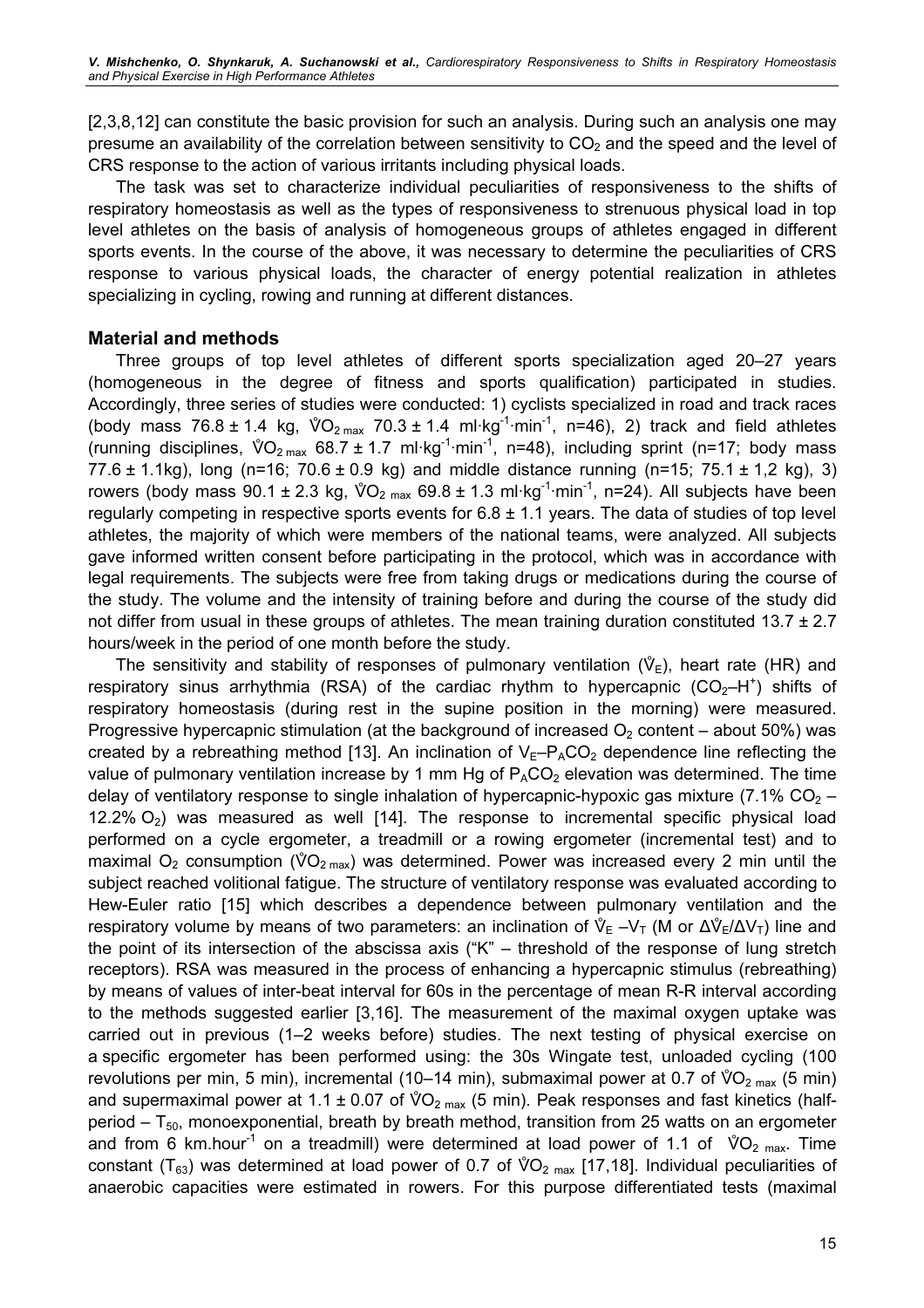physical loads of 120 s and 300 s duration) were applied. They were aimed at estimating anaerobic reserve according to the maximal accumulated oxygen deficit – MAOD [19]. Capillary blood lactate was measured after the incremental load. Oxycon Alfa Jaeger, Cosmed  $b^2$ , Polar Accurex Plus were used. Gas exchange data were continuously measured breath by breath using 5 s stationary averages. Capillary finger tip blood lactate was measured at the end of the first minute of standardized recovery (Dr Lange Mini Plus). The subjects refrained from intensive exercise during the previous 24 hours (rest day) and did not perform exercises 72 hours before strenuous training workloads and maximal tests. Subjects were instructed to take a carbohydrate rich diet the days before the training sessions and exercise tests. Before the start of each test, a warm-up of 5 min was performed; it consisted of rowing ergometer load of 50–70 watts. All measurements took place under the same conditions of temperatures (20–23°C) and humidity (45–55%). Before the trials, the athletes were familiarized with the use of the ergometer and tests procedures. Statistics 5.0 PL in Excel 97 packet was used. The method of taxonomic analysis was used in order to systematize individual responses of the body to progressive hypercapnia [20].

# Results

An analysis of the individuality of reactive capacities of skilled athletes' CRS requires singling out the differences related to body mass and size. The studies have shown a dependence of the sensitivity to hypercapnia on the body mass of the examined athletes. Calculations have out the differences related to body mass and size. The studies have shown a dependence of the sensitivity to hypercapnia on the body mass of the examined athletes. Calculations have demonstrated that an average "normal" v 0.035 ± 0.003 L·min<sup>-1</sup> mm Hg<sup>-1</sup> with the decrease in the body mass by 1 kg (in the range of body mass of 70–85 kg). An inclination of indicated dependence line has been related to that of the dependence line of specific mass of 70–85 kg). An inclination of indicated dependence line has been related to that of the dependence line of specific  $\sqrt[6]{O_{2 \text{ max}}}$  on the body mass (0.49 ± 0.01 mL·min<sup>-1</sup>kg<sup>-1</sup>). The range of the above changes in the given contingent of subjects did not differ significantly  $-5.0 \pm 0.09\%$  and  $4.8 \pm 0.08\%$  (p  $> 0.05$ ).

A comparison of the limits of CRS responses in homogeneous groups of endurance athletes to physical loads of different intensity and duration indicates significant individual differences. Peak responses of pulmonary ventilation have been compared during 30 s load of maximal intensity (Wingate test), incremental load "until exhaustion" as well as during weight free pedaling (100 rev/min) on the Monarch cycle ergometer. These data of 12 athletes selected in accordance with indication of (Wingate test), incremental load "until exhaustion" as well as during weight free pedaling (100 rev/min) on the Monarch cycle ergometer. These data of 12 athletes selected in accordance with indication of the smallest dif  $75.9 \text{ kg}$ ) are presented in Table 1.<br>Tab. 1. Individual data of  $\sqrt[6]{E}$  max, HR  $\frac{1}{1}$  Table 1.<br>
E max, HRmax and  $\sqrt[6]{CO_2}$  responses in a homogeneous group of skilled cyclists to

| Athletes | Unloaded cycling<br>$V_E$ , $I \cdot min^{-1}$ | HR bt $\cdot$ min-1 | $VE$ max<br>incremental test,<br>$l \cdot min^{-1}$ | $VE$ 30s test,<br>$l \cdot min^{-1} (l \cdot min^{-1})$<br>$1 \cdot kg^{-1}$ | $V_E/ VCO2$<br>30 <sub>s</sub> |
|----------|------------------------------------------------|---------------------|-----------------------------------------------------|------------------------------------------------------------------------------|--------------------------------|
|          |                                                |                     |                                                     |                                                                              |                                |
| $P-v$    | 39.9                                           | 121.5               | 114.3                                               | 55.1 (0.76)                                                                  | 24.1                           |
| $O-y$    | 46.8                                           | 118.5               | 109.9                                               | 88.2 (1.23)                                                                  | 28.1                           |
| P-k      | 51.8                                           | 128.5               | 128.7                                               | 94.6 (1.25)                                                                  | 30.8                           |
| D-o      | 40.9                                           | 120.0               | 115.5                                               | 63.4 (0.77)                                                                  | 23.9                           |
| A-i      | 35.4                                           | 94.0                | 106.1                                               | 55.4 (0.64)                                                                  | 26.0                           |
| $A-S$    | 26.2                                           | 85.0                | 128.0                                               | 54.9 (0.71)                                                                  | 23.2                           |
| $L-y$    | 35.8                                           | 106.5               | 138.3                                               | 75.6 (1.38)                                                                  | 26.8                           |
| D-k      | 42.8                                           | 137.1               | 105.2                                               | 65.0 (0.86)                                                                  | 24.9                           |
| $S-B$    | 60.3                                           | 141.2               | 172.1                                               | 137.7 (2.14)                                                                 | 39.8                           |
| P-i      | 37.8                                           | 114.1               | 178.0                                               | 103.7 (1.40)                                                                 | 29.0                           |
| K-n      | 34.0                                           | 91.4                | 160.2                                               | 47.0 (0.63)                                                                  | 24.5                           |
| T-a      | 39.9                                           | 127.2               | 151.1                                               | 104.4 (1.67)                                                                 | 30.3                           |
| Min-max  | $26.2 - 60.3$                                  | 85-141              | 106-178                                             | 47-138<br>$(0.63 - 2.14)$                                                    | $23.2 - 39.8$                  |

weight free pedaling as well as to loads of different intensity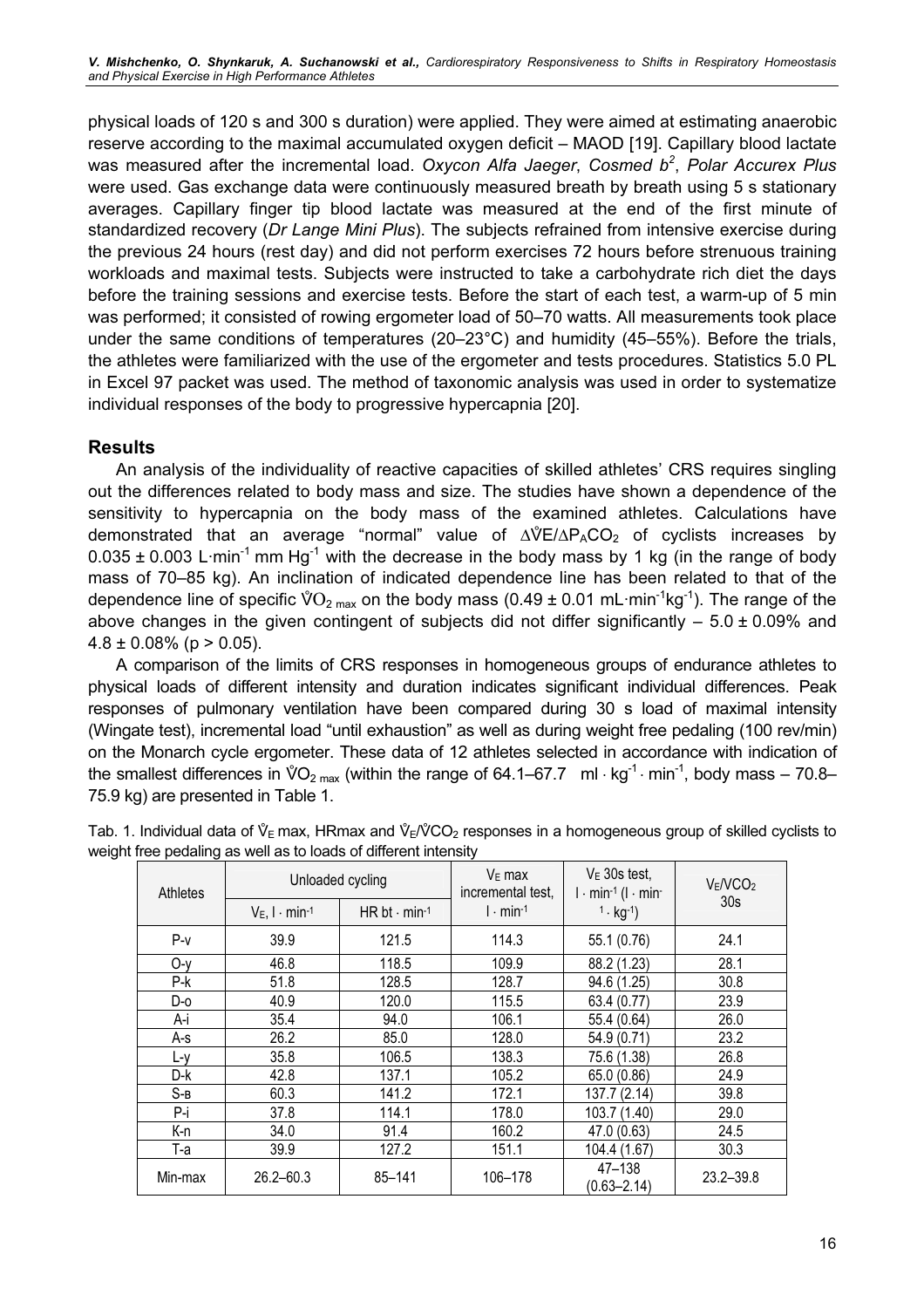shenenko, O. Shynkaruk, A. Suchanowski et al., Cardiorespiratory Responsiveness to Shins in Respiratory Homeostasis<br>Physical Exercise in High Performance Athletes<br>As appears from Table 1, the peak of  $\mathbb{V}_\mathsf{E}$  respons a greater extent than the maximum response to the incremental load. The degree of individual As appears from<br>a greater extent t<br>differences in  $\sqrt{\varepsilon}/\sqrt{\varepsilon}$ differences in  $\sqrt[6]{r}$  (CO<sub>2</sub> was so pronounced, too. Despite standard conditions of weight free pedaling a greater extent than the maximum response to the increme<br>differences in  $\sqrt{\epsilon}/\sqrt{\epsilon}$  was so pronounced, too. Despite standa<br>performance (the same frequency of pedaling) the levels of  $\sqrt{\epsilon}$ performance (the same frequency of pedaling) the levels of  $\mathcal{V}_E$  and HR response of some athletes varied significantly – from 26.2 to 60.3 L⋅min<sup>-1</sup> and from 83 to 141 bt.⋅min<sup>-1</sup>, respectively. It is noteworthy that these peculiarities were of a systematic character and individual levels of responses during repeated measurements varied in the range of 9–15% only. The above creates an initial basis for the usage of these indices in order to standardize the range of individual differences in the CRS response. Two types of responses are singled out: heavily expressed and weakly expressed ones. In-between these extreme types of hyper-, and hyporesponse there are intermediate (average) types of response. It is noteworthy that, as a rule, hyper-, and hyporeactivity are observed during performance of all testing physical loads. However, it is evident that the greatest differences took place during 30 s load. It may create prerequisites for its usage as both the test of anaerobic power and one of the indices for physical loads. However, it is evident that the greatest differences took place during 30 s<br>create prerequisites for its usage as both the test of anaerobic power and one of the<br>evaluation of an individual type of response  $_{\mathsf{E}}$  response). create prerequisites for its usage as both the test of anaerobic power and one of the indices for evaluation of an individual type of response (while taking into account the dynamics of  $\mathcal{V}_E$  response).<br>During an anal assumption that during the above mentioned anaerobic test pulmonary ventilation mainly depends on the volume of CO<sub>2</sub> which is released from blood bicarbonate during buffering acidosis shifts in the body assumption that during the above mentioned anaerobic test pulmonary ventilation mainly depends on<br>the volume of CO<sub>2</sub> which is released from blood bicarbonate during buffering acidosis shifts in the body<br>as well as the sp response were noted during 30 s load. The measurement of response differences in percentages gives almost the same expressed individual differences in indices of response during unloaded pedaling. The index of the index of  $\sqrt[n]{E}$  of  $\sqrt[n]{E}$  and the measurement of response differences in percentages gives<br>almost the same expressed individual differences in indices of response during unloaded pedaling.<br>That is why  $(CO<sub>2</sub>–H<sup>+</sup>)$  shifts in the body.

The presented data may indicate that some more common factors of the character of response formation which may be estimated according to individual levels of the respiratory response can underlie the indicated individual types of responses. In this regard, measurements of response sensitivity to hypercapnia were made. Distinct individual peculiarities of the sensitivity and stability of the respiratory response to hypercapnia were observed (Table 2). Data of 5% of cases of its greatest reduction have been presented.

| <b>Characteristics</b>                                                                                                                                                         | High performance<br>athletes, n=46 | 5% of highest decrease<br>cases from the complete<br>group |
|--------------------------------------------------------------------------------------------------------------------------------------------------------------------------------|------------------------------------|------------------------------------------------------------|
| Increase in lung ventilation by 1 mm Hg increase in $P_{A}CO_{2}$ ( $\Delta$ V <sub>E</sub> / $\Delta$ P <sub>A</sub> CO <sub>2</sub> ),<br>$l \cdot min^{-1} \cdot mm$ Hg. -1 | $1.16 \pm 0.09$                    | $0.51 \pm 0.03$                                            |
| Increase in lung ventilation by 1 mm Hg increase in $P_ACO_2 (\Delta V_E/\Delta P_ACO_2)$ ,<br>I · min-1 · mm Hg.-1 related to body mass, ml · kg-1 · min-1 · mm Hg-1          | $14.1 \pm 1.0$                     | $6.7 \pm 0.45$                                             |
| Threshold of ventilatory response at the increase in $P_ACO_2$ , mm Hg                                                                                                         | $37.8 \pm 1.4$                     | $27.5 \pm 3.6$                                             |
| Lung ventilation at $P_{A}CO_{2}$ 50 mm Hg. (V <sub>E50</sub> ), $I \cdot min^{-1}$                                                                                            | $14.1 \pm 0.82$                    | $11.4 \pm 0.94$                                            |

Tab. 2. Expressivity of individual peculiarities of sensitivity and stability of respiratory system responses to hypercapnia (rebreathing) according to data of 5% of cyclists, М±SD

The obtained data are indicative of the fact that some athletes are characterized by a significantly decreased sensitivity to hypercapnia. The sensitivity of ventilatory response to  $CO<sub>2</sub>$  in 5% of athletes was 2–3 times lower as compared to the whole group of athletes of the given category. In some persons it was very low. It is noteworthy that at the standard level of  $P_{A}CO_{2} = 50$ mm Hg the general value of response in 5% of athletes showed a smaller difference because of category. In some persons it was very low. It is noteworthy that at the stand<br>mm Hg the general value of response in 5% of athletes showed a smalle<br>a distinctively lower threshold of response (that is, the shift of the li a distinctively lower threshold of response (that is, the shift of the line of  $\mathcal{V}_{E}-P_{A}CO_{2}$  dependence to the left). As follows from the Table, cyclists with distinctively reduced sensitivity to  $CO<sub>2</sub>$  were distinguished by a greater stability of the ventilatory response. Relatively reduced sensitivity of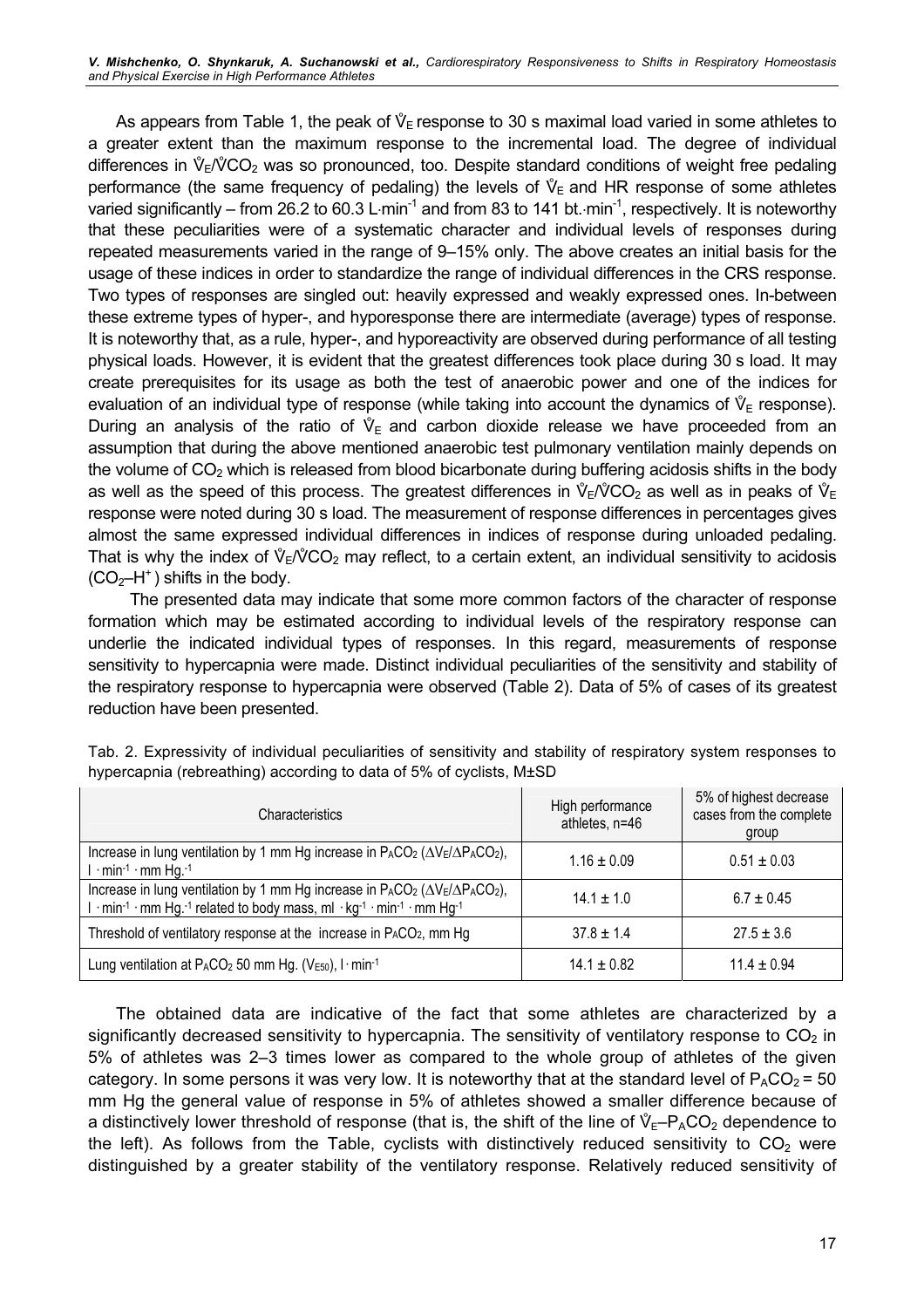pulmonary ventilation and HR response to hypoxia was peculiar for the given group of cyclists. It should also be noted that individual differences were smaller as compared to those concerning the pulmonary ventilation<br>should also be noted t<br>sensitivity to CO<sub>2</sub> (Δ<sup>γ</sup>ε sensitivity to  $CO<sub>2</sub>$  ( $\Delta \mathcal{V}_F/\Delta P_A CO_2$ ).

An analysis of the stability of cardiac rhythm regulation mechanisms according to RSA changes in rebreathing has also revealed peculiarities related to the specialization of cyclists in distances of different duration. Increased stability of RSA in rebreathing has been also noted during the improvement of athletes' fitness in the competitive period as compared to the pre-season one. These differences of reactive features were especially apparent in the stability of the cardiac rhythm regulation under conditions of increased hypercapnia (Figure 1).



Fig. 1. Changes in the cardiac rhythm respiratory (sinus) arrhythmia (RSA R-R) during an increase in hypercapnia (rebreathing  $CO<sub>2</sub>$ ). Upper line – road cyclists, lower line – track cyclists at the competitive stage of year training. Dottеd lines – in the pre-season

Road cyclists had higher stability of maintaining the level of ventilatory response and RSA HR to an increase in PCO<sub>2</sub>. A reduction of such sensitivity (response "inhibition") under conditions of increased hypercapnic stimuli occurred in track cyclists at lower values of  $P_ACO_2$ . As is obvious from Figure 1, respiratory (sinus) arrhythmia of the cardiac rhythm (RSA R-R) increased along with elevation of  $P_{A}CO_{2}$ , while the character of dependence was close to linear. This elevation continued until certain individual values of  $P_ACO_2$ . Afterwards, the linear dependence was disturbed followed by a reduction in RSA. Maximum for linear dependence maintenance levels of sinus arrhythmia and  $P_{A}CO_{2}$  values were higher in road racers. RSA decrease under these conditions may indicate an exhaustion of certain aspects of capacities providing stability of efficient regulation mainly through an earlier activation of the sympathetic channel of such regulation [16,21]. In this case the "cost" of regulation and adaptation increases on the whole. It is interesting to note significant individual differences of RSA HR among cyclists of the homogeneous group (Table 3).

Tab. 3. Expressivity of individual peculiarities of RSA HR changes during progressively increased  $CO<sub>2</sub>-H<sup>+</sup>$  stimulus (rebreathing) as the reflection of sensitivity and stability of the cardiac rhythm regulation mechanism (according to data of 5% of cyclists), М±SD

| <b>Characteristics</b>                                                                                          | Complete group of high<br>performance athletes,<br>$n = 46$ | 5% of highest decrease<br>cases from the complete<br>group |
|-----------------------------------------------------------------------------------------------------------------|-------------------------------------------------------------|------------------------------------------------------------|
| Maximal sinus arrhythmia of cardiac rhythm at increase of PACO <sub>2</sub><br>in rebreathing (RSA R-R max), %  | $14.1 \pm 0.95^*$                                           | $23.1 \pm 1.15^*$                                          |
| $P_{A}CO_{2}$ at the onset of $\Delta$ V <sub>E</sub> / $\Delta$ P <sub>A</sub> CO <sub>2</sub> decrease, mm Hg | $63.2 \pm 0.84*$                                            | $68.3 \pm 0.71$ *                                          |
| $P_{A}CO_{2}$ at the onset of RSA R-R max decrease ( $P_{A}CO_{2}$ ), RSA), mm Hg                               | $51.3 \pm 0.68^*$                                           | $54.8 \pm 0.82$ *                                          |

\* - significant differences at p<0.05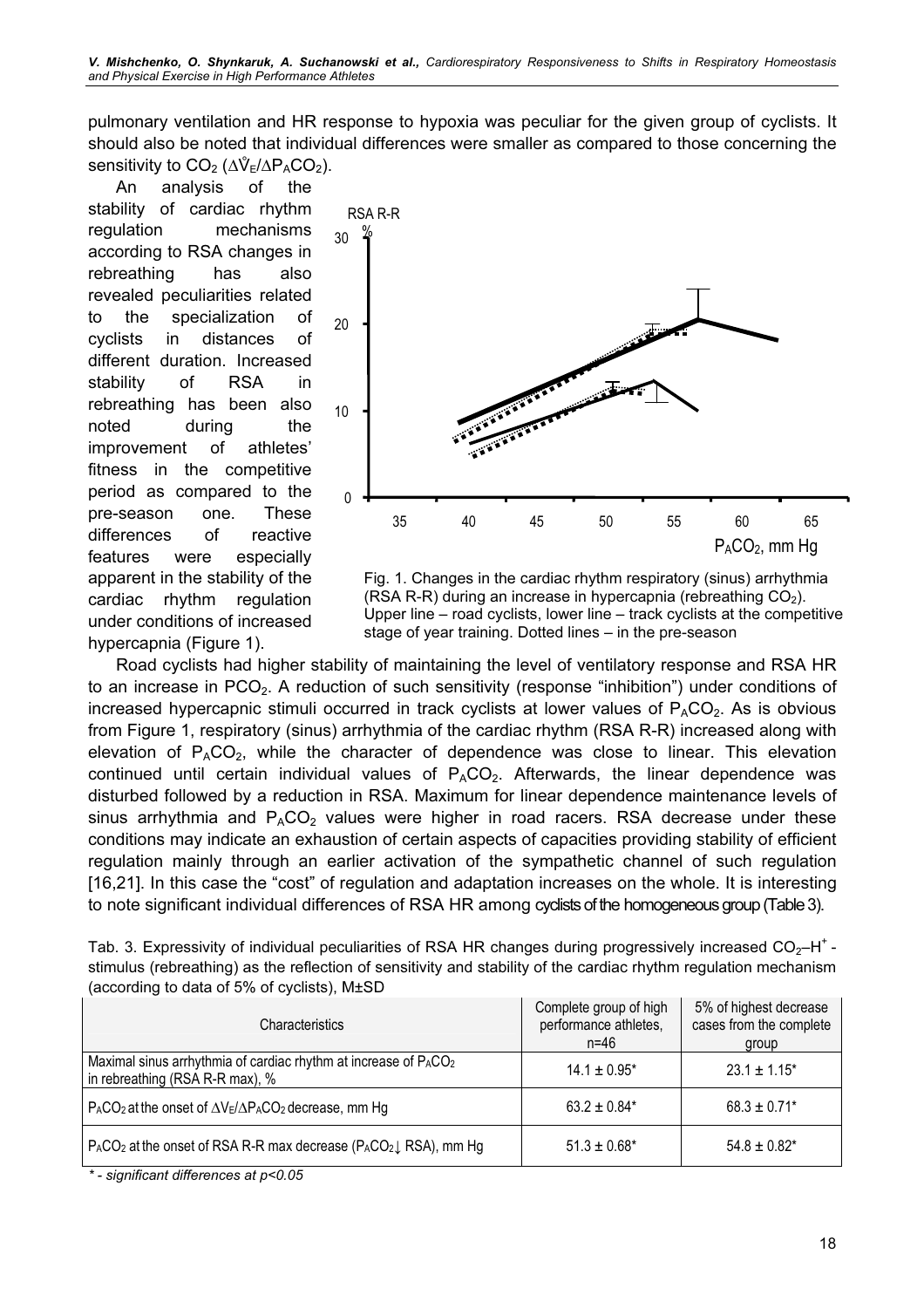As is clear from the Table, 5% of athletes from the homogeneous group of cyclists were characterized by higher RSA as well as a greater stability of the cardiac rhythm regulation during an increase in  $CO<sub>2</sub>–H<sup>+</sup>$  - stimulus.

Not only the sensitivity of the ventilatory response to respiratory homeostasis shifts but its temporal indices (time of response delay) as well were connected with fast kinetics of the ventilatory response during a physical load. Data of time of ventilatory response delay to single inhalation of hypercapnic-hypoxic gas mixture (7.1%  $CO<sub>2</sub> - 12.2% O<sub>2</sub>$ ) and the time constant of ventilatory response during a physical load. Data of time of ventilatory response delay to single<br>inhalation of hypercapnic-hypoxic gas mixture (7.1%  $CO_2 - 12.2\%$   $O_2$ ) and the time constant of<br>lung ventilation during a km pursuit) are presented in Fig. 2.



Fig. 2. Individual data of high performance cyclists' (pursuit) lung ventilation fast kinetics response difference (%) to a hypercapnic-hypoxic stimulus (time delay) at rest and to submaximal ergometric exercise (0.7 V-O<sup>2</sup> max, time constant), as "zero"- mean data for all athletes

It appears from Figure 2 that according to "time constant" under the standard loads the athletes with expressed hyper- and hypokinetic characteristics of response are clearly distinguished. It should be noted that a similar character of differences remains in the majority of athletes according to the time of response delay to single inhalation of hypercapnic-hypoxic gas mixture  $(r = 0.86)$ .

Taking the indices of respiratory response of homogeneous group of 46 skilled cyclists to physical loads as the basis, three types of CRS responses have been singled out (Table 4). Normative zones of hyperkinetic and hypokinetic responses presented in the Table are outlined as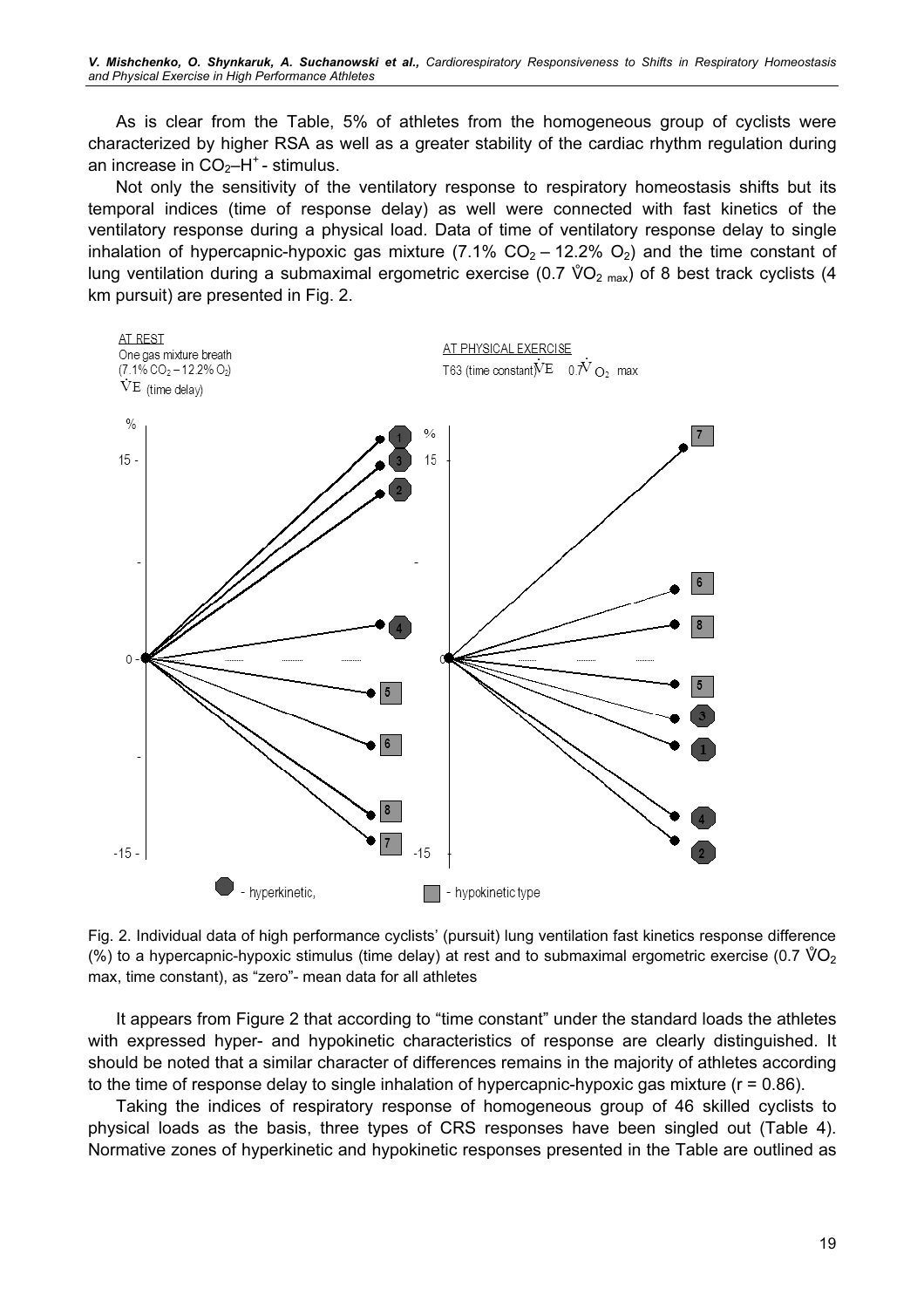the percentile zones of 10% of extreme meanings. Indices with the highest interindividual variability were used.

| Tab. 4. Normative zones of CRS response for singling out the types of reactivity in skilled cyclists (on the |  |  |  |  |
|--------------------------------------------------------------------------------------------------------------|--|--|--|--|
| data of homogeneous group of cyclists)                                                                       |  |  |  |  |

|                 |                                                    | Unloaded cycling | 30s max                                                          |               |  |
|-----------------|----------------------------------------------------|------------------|------------------------------------------------------------------|---------------|--|
| Reactivity type | HR, bt $\cdot$ min-1<br>$V_E$ , $I \cdot min^{-1}$ |                  | $V_E$ , $I \cdot min^{-1}$<br>$(l \cdot min^{-1} \cdot kg^{-1})$ | $V_E NCO2$    |  |
| Hyperkinetic    | $49.3 - 62.0$                                      | 136-141          | 128-140 (1.9-2.17)                                               | $35.6 - 40.4$ |  |
| Hypokinetic     | $18.1 - 26.2$                                      | $81 - 98$        | $46.1 - 63.4(0.6 - 1.0)$                                         | $26.6 - 31.4$ |  |
| Intermediate    | $28.5 - 40.6$                                      | 106-131          | 71.0-105.2 (1.2-1.6)                                             | $22.8 - 25.0$ |  |

An analysis demonstrates that the most reliable definition of hyperkinetic or hypokinetic reactivity type is possible in case of due account of all presented indices. However, taking into consideration the fact that in 75% of cases three of four presented data of one athlete correspond to one of the presented reactivity types, one may use fewer indices for this purpose.

The studied response to hypercapnic  $(CO<sub>2</sub>-H<sup>+</sup>)$  stimulation of runners has shown significant individual differences among them. An application of taxonomy algorithm [20] by means of combining persons with the most similar responses to the  $CO_2$ -H<sup>+</sup>-stimulus into one taxon (group) has permitted us to single out three types of responses to the  $CO<sub>2</sub>-H<sup>+</sup>$ -stimulus. A classification of individual responses to a hypoxic stimulus in the given group of athletes has failed to provide clear results to single out groups of athletes according to the type of response. Therefore, a subsequent analysis of response to physical loads has been carried out according to the criteria of response to the  $CO<sub>2</sub>-H<sup>+</sup>$ - stimulus.

An analysis of dependence between a  $P_ACO_2$  increase and pulmonary ventilation enhancement (response sensitivity) in athletes with different types of responses has demonstrated that in athletes of the group of the most expressed response (type 1 of response) the enhancement (response sensitivity) in athletes with different types of responses has demonstrated<br>that in athletes of the group of the most expressed response (type 1 of response) the<br>"enhancement coefficient" of response that in athletes of the group of the most expressed response (type 1 of response) the "enhancement coefficient" of response ( $\Delta V_E/\Delta P_A CO_2$ ) constituted 2.27 ± 0.16 L · min<sup>-1</sup> mm Hg<sup>-1</sup>. In athletes of type III of respons has been observed as compared to that of athletes from other groups. An average level of this index (1.59  $\pm$  0.11 L · min<sup>-1</sup> mm Hg<sup>-1</sup>, p < 0.05) has been noted in athletes of type II of response. The differences between groups were significant ( $p < 0.05$ ). It is noteworthy that the level of  $P_A CO_2$ during which  $O<sub>2</sub>$  rebreathing has stopped due to hardly surmountable subjective feelings was significantly lower in athletes with the first type of responsiveness  $(53.31 \pm 1.04$  mm Hg) as compared to those with the second  $(59.08 \pm 3.21 \text{ mm Hg})$  and the third one  $(58.71 \pm 2.04 \text{ mm Hg})$  $(p < 0.05)$ .

Significant differences between groups of runners with different types of responsiveness have  $(p < 0.05)$ .<br>Significant differences between groups of runners with different types of responsiveness have<br>been observed not only in the "enhancement coefficient" of ventilation response  $\Delta V_E/\Delta P_A CO_2$ ) but its threshold (point of "apnea") as well. For instance, in athletes with the first type of responsiveness a significantly lower threshold value of  $P_ACO_2 - 31.3 \pm 0.9$  mm Hg has been observed as compared to that noted in athletes with the second (35.4  $\pm$  0.9 mm Hg) and the third (36.6  $\pm$  0.8 mm Hg) type of r observed as compared to that noted in athletes with the second  $(35.4 \pm 0.9 \text{ mm Hg})$  and the third  $(36.6 \pm 0.8$  mm Hg) type of responsiveness (p < 0.05). Lower values of  $\Delta V_F/\Delta P_A CO_2$  have been accompanied with a higher threshold of the ventilatory response to  $CO<sub>2</sub>$ . The above has been especially clear during a comparison of athletes with type I and III of responsiveness. Such data may presumably indicate an expansion of the zone of chemoreceptor insensitivity to  $CO<sub>2</sub>-H<sup>+</sup>$ stimulus in athletes with type III of responsiveness. Higher ventilatory response in athletes with the first (sprint) type of responsiveness has also been characterized by a more expressed response of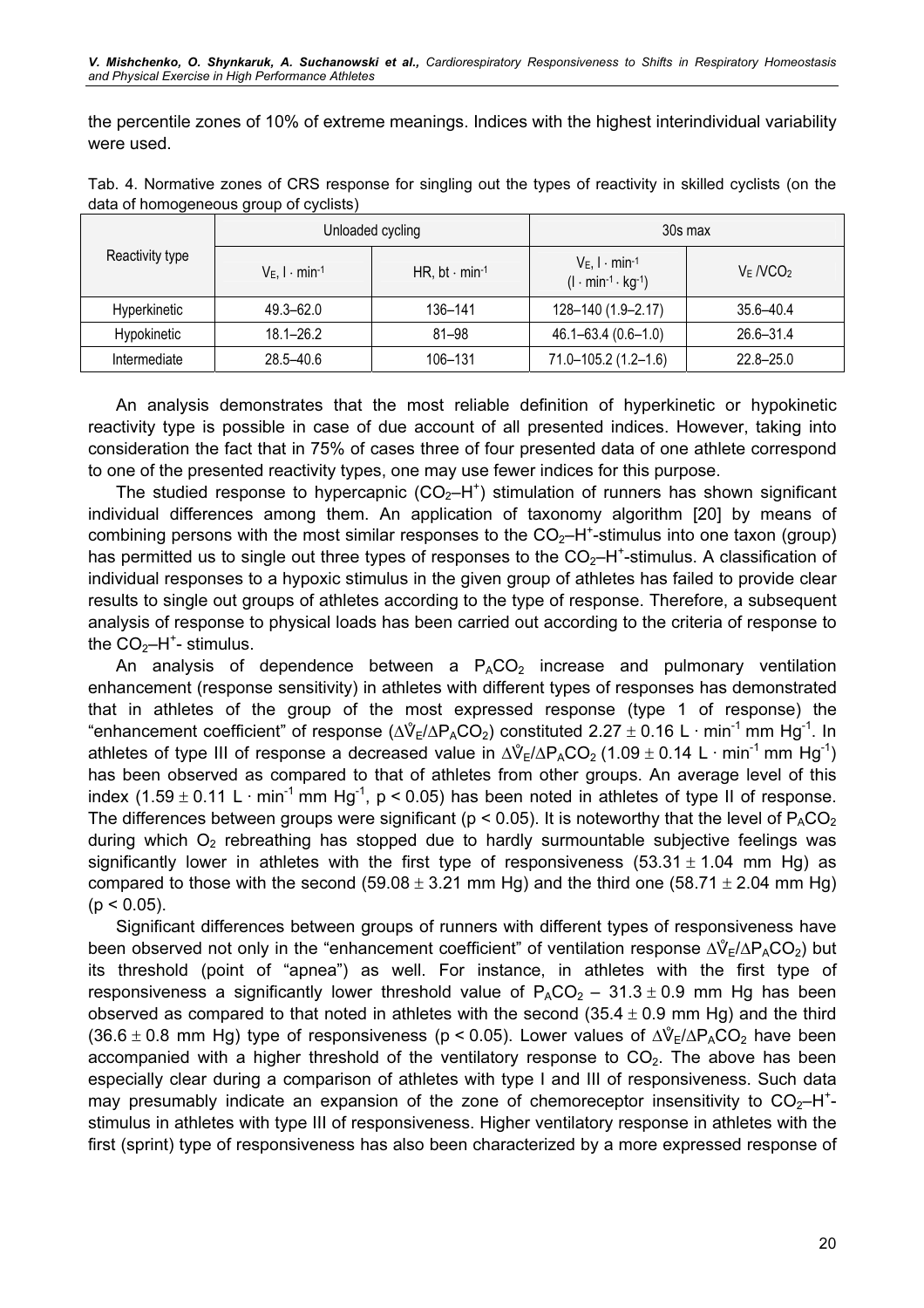these athletes under standard levels of hypercapnic stimulation ( $P_{A}CO_{2} = 50$  mm Hg) – Table 5.

| Tab. 5. Characteristics of the heart rate (HR) and pulmonary ventilation ( $\sqrt{\ }$ ) responses to CO <sub>2</sub> -H <sup>+</sup> -stimulus |  |  |  |  |
|-------------------------------------------------------------------------------------------------------------------------------------------------|--|--|--|--|
| in runners with different types of responsiveness, $M\pm SD$                                                                                    |  |  |  |  |

| <b>Characteristics</b>                                                                                                    | Groups of athletes related to different types | $P(t-test)$      |                  |                   |
|---------------------------------------------------------------------------------------------------------------------------|-----------------------------------------------|------------------|------------------|-------------------|
|                                                                                                                           | High (type 1)                                 | Middle (type 2)  | Low (type $3)$   | < 0.05            |
| $V_E$ at P <sub>A</sub> CO <sub>2</sub> 50 mm Hg (V <sub>E50</sub> ), ml · kg <sup>-1</sup> · min <sup>-1</sup>           | $535.0 \pm 42.9$                              | $294.8 \pm 39.2$ | $207.8 \pm 28.2$ | $1 - 2, 3, 2 - 3$ |
| HR at P <sub>A</sub> CO <sub>2</sub> 50 mm Hg (HR <sub>50</sub> ), bt.min-1                                               | $74.3 \pm 2.8$                                | $70.8 \pm 3.2$   | $67.0 \pm 2.0$   | $1 - 2, 3, 2 - 3$ |
| Increment HR by 1 mm Hg increase in P <sub>A</sub> CO <sub>2</sub><br>$(\Delta HR/\Delta P_A CO_2)$ , bt.min-1 · mm Hg.-1 | $1.29 \pm 0.13$                               | $0.96 \pm 0.09$  | $0.64 \pm 0.14$  | $1 - 3$           |

As seen in the Table analyzed characteristics in athletes of type I of responsiveness were significantly higher as compared to those in athletes of type III.

Athletes with different types of responsiveness have also differed in peculiarities of the breathing regime. These peculiarities were connected with individual differences in sensitivity of Herring-Breyer reflex. For instance, in runners with different types of responsiveness differences in the structure of ventilatory response – the ratio of tidal volume and the respiratory rate increase – have been observed. They were largely due to mechanisms of respiration self-regulation. The character of differences was close to that presented above for the response to  $CO<sub>2</sub>$  (Table 6).

Tab. 6. Dependence between pulmonary ventilation and tidal volume as a reflection of lung stretch receptors under conditions of hypercapnic stimulation of runners with different types of responsiveness, M±SD

|                                                                                                        | Groups of athletes related to different types | $P(t-test)$     |                 |                   |
|--------------------------------------------------------------------------------------------------------|-----------------------------------------------|-----------------|-----------------|-------------------|
| Characteristics                                                                                        | High (type 1)                                 | Middle (type 2) | Low (type $3$ ) | < 0.05            |
| Increase in lung ventilation by 1 ml increase in tidal<br>volume $(\Delta V_E/\Delta V_T)$ , I · min-1 | $20.9 \pm 1.2$                                | $16.2 \pm 1.9$  | $11.9 \pm 1.8$  | $1 - 2, 3, 2 - 3$ |
| Lung ventilation at tidal volume 2l ( $V_{E 2l}$ ), I · min-1                                          | $36.9 \pm 1.7$                                | $24.0 \pm 2.1$  | $17.5 \pm 3.0$  | $1 - 2, 3, 2 - 3$ |

As seen in Table 6 in athletes with type I of responsiveness the level of  $V_E$  at  $V_T = 2$  liters ( $V_{E2l}$ ) was significantly higher (507 ± 37 mL·kg<sup>-1</sup>·min<sup>-1</sup>) than that in athletes with type II and III of responsiveness (p < 0.05). Higher accretion of pulmonary ventilation per unit of the tidal volume increase (ΔV<sub>E</sub>/ΔV<sub>T</sub>) responsiveness (p < 0.05). Higher accretion of pulmonary ventilation per unit of the tidal volume  $_{E}/\Delta V_{T}$ ) has also been observed in athletes with type I of responsiveness as compared to those with type III. The above was indicative of increased sensitivity of lung stretch receptors.

In order to estimate interdependent functioning of CRS elements in runners with different types of responsiveness, changes of cardiac rhythm respiratory (sinus) arrhythmia and its stability in the course of increased hypercapnia have been subjected to analysis (Table 7).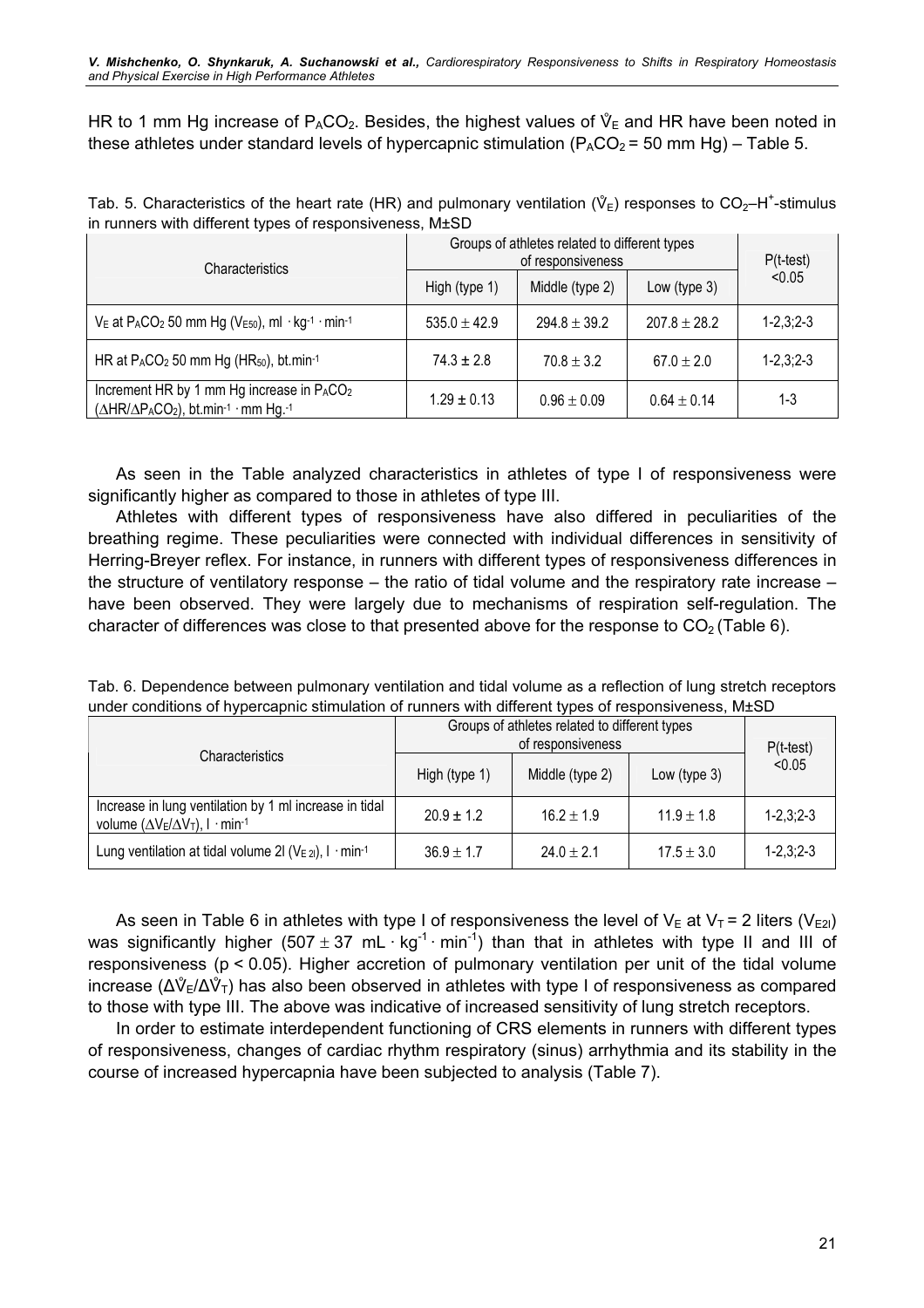|                                                                                                            | Groups of athletes related to different types | $P(t-test)$      |                  |                   |
|------------------------------------------------------------------------------------------------------------|-----------------------------------------------|------------------|------------------|-------------------|
| <b>Characteristics</b>                                                                                     | High (type 1)                                 | Middle (type 2)  | Low (type 3)     | < 0.05            |
| Maximal sinus arrhythmia of cardiac rhythm at the<br>increase in $P_ACO_2$ in rebreathing (RSA R-R max), % | $14.13 + 2.24$                                | $19.51 \pm 2.24$ | $22.08 \pm 2.96$ | $1 - 2.3$         |
| Sinus arrhythmia of cardiac rhythm at PACO <sub>2</sub> 50 mm<br>$Hg$ (RSA <sub>50</sub> ), %              | $12.30 \pm 1.01$                              | $14.29 \pm 0.82$ | $18.73 \pm 1.04$ | $1 - 2, 3, 2 - 3$ |
| P <sub>A</sub> CO <sub>2</sub> at the onset of RSA R-R max decrease<br>$(P_ACO_2 \downarrow$ RSA), mm Hg   | $49.91 \pm 0.98$                              | $53.04 \pm 1.08$ | $56.18 \pm 1.18$ | $1 - 2, 3, 2 - 3$ |

Tab. 7. Values of cardiac rhythm respiratory arrhythmia and its stability under conditions of increased hypercapnic stimulation (rebreathing) in skilled runners with different types of responsiveness, M±SD

As follows from Table 7,  $P_{A}CO_{2}$  decrease in cardiac rhythm respiratory arrhythmia was significantly higher in athletes with type III of responsiveness as compared to that observed in athletes with types I and II. The highest stability of cardiac rhythm regulation under conditions of hypercapnia was observed in athletes with type III of responsiveness, whereas the lowest one – in those with type I. Significantly lower values of respiratory arrhythmia maximum ( $RSA_{max}$ ) and respiratory arrhythmia of the cardiac rhythm were noted in the latter at  $P_ACO_2$  50 mm Hg (RSA<sub>50</sub>). It may be indicative of an earlier increase in sympathetic influences in cardiac rhythm regulation during growth of acidosis changes in the body internal environment.

The obtained data demonstrate that an increase in the duration of the major competitive distance leads to a reduction in response sensitivity to hypercapnia. It is confirmed by an analysis of the correlation between the length of distance the runners are specialized at and the indices of distance leads to a reduction in response sensitivity to hypercapnia. It is confirmed by an analysis of the correlation between the length of distance the runners are specialized at and the indices of sensitivity to hyper  $\Delta HR/\Delta P_A CO_2 - r = -0.82$ ; and according to  $V_{E50} - r = -0.64$ ; p < 0.05).

The subsequent analysis has shown that the group of runners with a high level of responsiveness (type I) included 93.7% of athletes specialized in sprint, the group of athletes with an average level of physiological reactivity (type II) included 89.4% of middle distance runners, and the group of runners with a reduced level of responsiveness (type III) consisted of 94.8% of long distance runners. It should be noted that peculiarities of athletes' CRS responsiveness to the shifts of respiratory homeostasis had a certain impact on the limits of respiratory response (Table 8).

| Characteristics                                                          | Groups of athletes related to different types<br>of responsiveness | $P(t-test)$        |                 |              |
|--------------------------------------------------------------------------|--------------------------------------------------------------------|--------------------|-----------------|--------------|
|                                                                          | High<br>(type 1)                                                   | Middle<br>(type 2) | Low<br>(type 3) | < 0.05       |
| $V_{\text{E max}}$ at the end of the load, ml $\cdot$ min-1 $\cdot$ kg-1 | $1574 \pm 124$                                                     | $1872 \pm 119$     | $2222 \pm 78$   | $1-2,3; 2-3$ |
| HR max, beat $\cdot$ min-1                                               | $191.0 \pm 4.5$                                                    | $186.5 \pm 4.5$    | $184.2 \pm 5.6$ |              |
| $V_F$ /VO <sub>2</sub>                                                   | $29.9 \pm 1.8$                                                     | $30.5 \pm 2.4$     | $29.8 \pm 0.70$ |              |
| $V_E NCO2$                                                               | $26.9 \pm 3.1$                                                     | $32.7 \pm 1.3$     | $36.6 \pm 2.2$  | $1-2,3; 2-3$ |
| Peak of the respiratory ratio (VCO2/VO2) in first min of recovery        | $1.45 \pm 0.12$                                                    | $1.22 \pm 0.11$    | $1.04 \pm 0.08$ | $1-2,3; 2-3$ |
| Blood La in the first min of recovery, mmol $\cdot$ $F^1$                | $11.79 \pm 0.75$                                                   | $8.96 \pm 0.86$    | $7.64 \pm 0.96$ | $1 - 2,3$    |

Tab. 8. Characteristics of the limits of CRS response in groups of runners with different types of responsiveness to respiratory homeostasis shifts during an incremental test,  $M \pm SD$ 

As is obvious from Table 8, under the load of incremental power performed until "exhaustion" reduced sensitivity of CRS response to  $CO<sub>2</sub>-H<sup>+</sup>$  in the groups of athletes with different types of responsiveness has been accompanied with regularly higher "peak" levels of pulmonary ventilation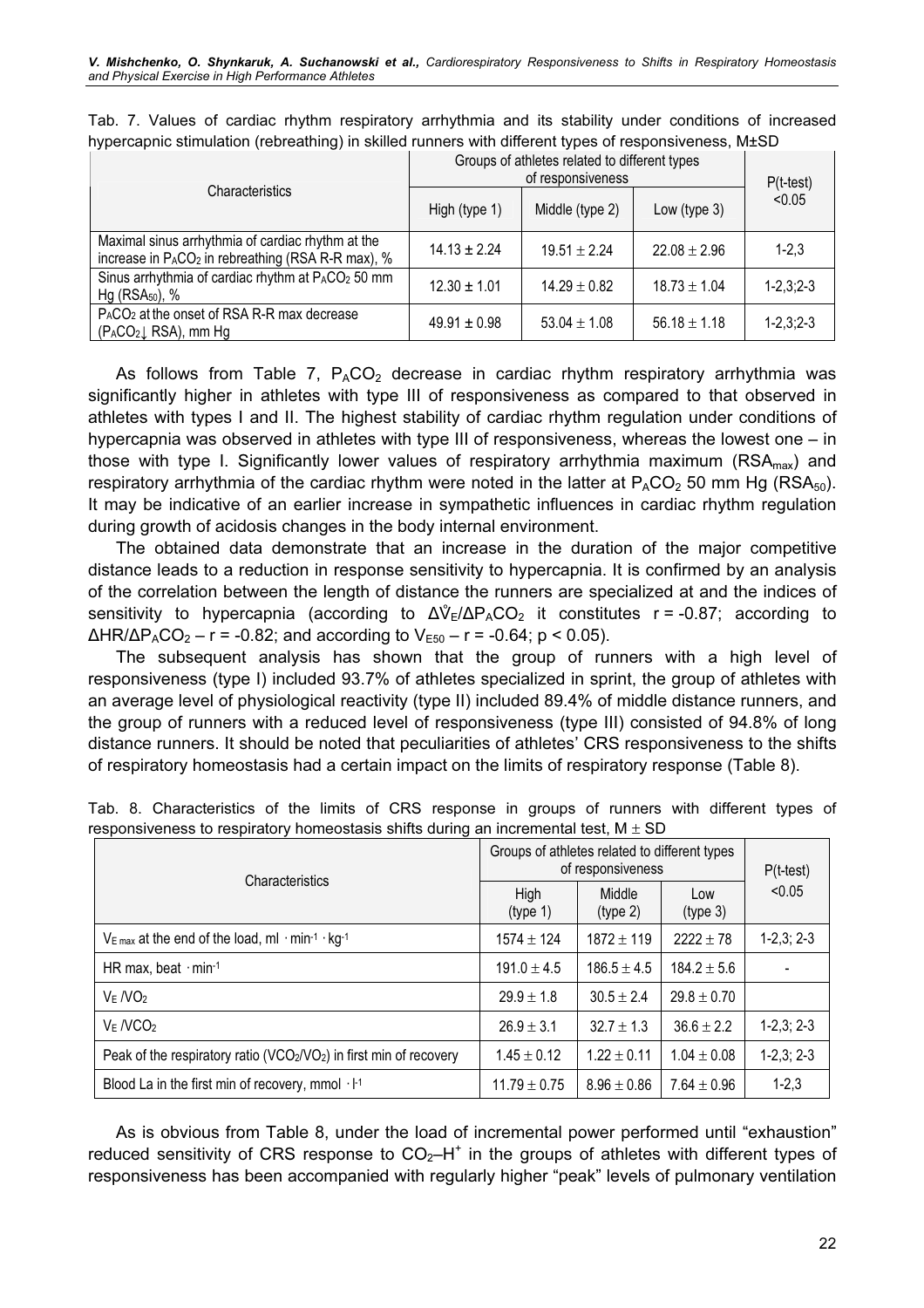athletes with different types of responsiveness has not been accompanied with significant per kg of the body mass. It should be stressed in this regard th<br>athletes with different types of responsiveness has not bee<br>differences in  $\mathcal{V}_E/\mathcal{V}O_2$  release. At the same time the ratio of  $\mathcal{V}_E/\mathcal{V}$  $E_{\rm E}/\rm^2O_2$  release. At the same time the ratio of  $\rm V_E/\rm ^0CO_2$  was the highest in the group of athletes with a reduced type of responsiveness. It should be noted, however, that athletes with different types of responsiveness have also differed in the speed of achieving individual limits of responses. This fact has necessitated an analysis of individual peculiarities of fast kinetics of CRS responses. bonses. This fact has necessitated an analysis of individual peculiarities of fast kinetics of CRS<br>ponses.<br>Fast kinetics of  $\sqrt[6]{O_2}$  and  $\sqrt[6]{E}$  at the submaximal load was higher in sprinters as compared to long

responses.<br>Fast kinetics of  $\sqrt[6]{O_2}$  and  $\sqrt[6]{e}$  at the submaximal load was higher in sprinters as compared to long<br>distance runners. For instance, T<sub>50</sub>  $\sqrt[6]{O_2}$  constituted 25.5 ± 1.8 and 28.9 ± 2.1 s, whereas T submaximal load was higher in sprinters as compared to lo<br>O<sub>2</sub> constituted 25.5 ± 1.8 and 28.9 ± 2.1 s, whereas T<sub>50</sub>  $\sqrt[6]{ }$  $38.6 \pm 2.9$  and  $45.9 \pm 3.3$  s, respectively; p < 0.05). Just the opposite was observed at the power of di<br>3¦<br>V  $\sqrt[6]{O_2}$  max – fast kinetics was the lowest in the group of sprinters and the highest in long and middle  $38.6 \pm 2.9$  and  $45.9 \pm 3.3$  s, respectively;  $p < 0.05$ ). Just the opposite was observed at the power of  $\sqrt[6]{O_2}$  max – fast kinetics was the lowest in the group of sprinters and the highest in long and middle distanc distance runners ( $p < 0.05$ ). The above value was the lowest in middle distance runners (22.8 ± 2.5 s). Studies of fast kinetics of responses in a homogeneous group of rowers specialized only at 2000 m competitive distance (duration about 5–6 min) demonstrated significant individual differences as well (Table 9). differences as well (Table 9).<br>Tab. 9. The CRS fast kinetics measured by time constant (T<sub>63</sub>) at exercise power of 0.7 <mark>VO<sub>2</sub> max (5 min)</mark>

| Values                       |            | Time constant $(T_{63})$ | Half time (T <sub>50</sub> ) power<br>1.1 $\sqrt[6]{O_2}$ max |                       |  |  |
|------------------------------|------------|--------------------------|---------------------------------------------------------------|-----------------------|--|--|
|                              | Mean (SD)  | Individual<br>$min-max$  | Mean (SD)                                                     | Individual<br>min-max |  |  |
| $\sqrt[6]{O_2}$ , s          | 28.2(1.8)  | $23.2 - 36.1$            | 23.4(1.7)                                                     | $17.3 - 34.5$         |  |  |
| $\sqrt[6]{CO_{2,}S}$         | 47.3 (3.9) | $34.0 - 63.1$            | 32.3(2.8)                                                     | $24.9 - 48.0$         |  |  |
| HR, s                        | 19.5(1.2)  | $14.3 - 26.0$            | 16.0(1.3)                                                     | $13.5 - 24.1$         |  |  |
| $\mathring{\mathsf{V}}$ E, S | 49.8 (3.9) | $35.2 - 68.0$            | 34.2(2.9)                                                     | $26.2 - 48.6$         |  |  |

Tab. 9. The CRS fast kinetics measured by time constant (T<sub>63</sub>) at exercise power<br>and by half time (T<sub>50</sub>) at power 1,1  $\sqrt[60]{O_2}$  max in high performance rowers (n = 12)<br>Time constant (T<sub>63</sub>) Half time<br>1.1  $\sqrt[6]{$ 

Table 9 shows significant individual variations in fast kinetics of oxygen consumption, heart rate and  $CO<sub>2</sub>$  release and pulmonary ventilation, in particular. They were observed both at the submaximal load (with respect to  $T_{63}$ ) and the supermaximal power of load (with respect to  $T_{50}$ ). The above may indicate that an individual character of responsiveness (with respect to both the amount and the speed of response) is determined by both the impact of long-term sports specialization, natural selection for the given specialization and innate features of CRS<br>physiological reactivity.<br>Analysis has demonstrated that higher  $\sqrt[6]{CO_2}$  at similar values of the load power was noted in physiological reactivity.

Analysis has demonstrated that higher  $\sqrt[6]{CO_2}$  at similar values of the load power was noted in persons with relatively higher levels of sensitivity to  $CO_2$ -H<sup>+</sup>. As seen in the Table, higher values of blood lactate concentration and higher peak gas exchange ratio were peculiar for these persons after an incremental load test as well. The above provided grounds to suggest an availability of individual peculiarities for realization of anaerobic reserve of the body of athletes with different types of responsiveness. In order to test this suggestion, we have analyzed individual peculiarities of the degree of anaerobic capacity realization in a homogeneous group of athletes of the same specialization (rowers) which differed in the type of responsiveness – either hypokinetic or hyperkinetic one. It was earlier shown that, as a rule, the higher the realization of anaerobic reserve (with respect to MAOD) is, the more the maximal testing load approaches (in duration) the specific for an athlete competitive load [22,23,24]. Therefore, two maximal testing loads (100 s and 300 s) were used for such a comparison. Six athletes with the greatest differences in physiological reactivity were selected according to the above presented criteria. Athletes of hyperkinetic (1–6) and hypokinetic (7–12) types were paired according to the criteria of the section method. Levels of reactivity were selected according to the above presented criteria. Athletes o<br>and hypokinetic (7–12) types were paired according to the criteria of the sectio<br>athletes'  $\sqrt[6]{O_2}$  max were also compared. These data are p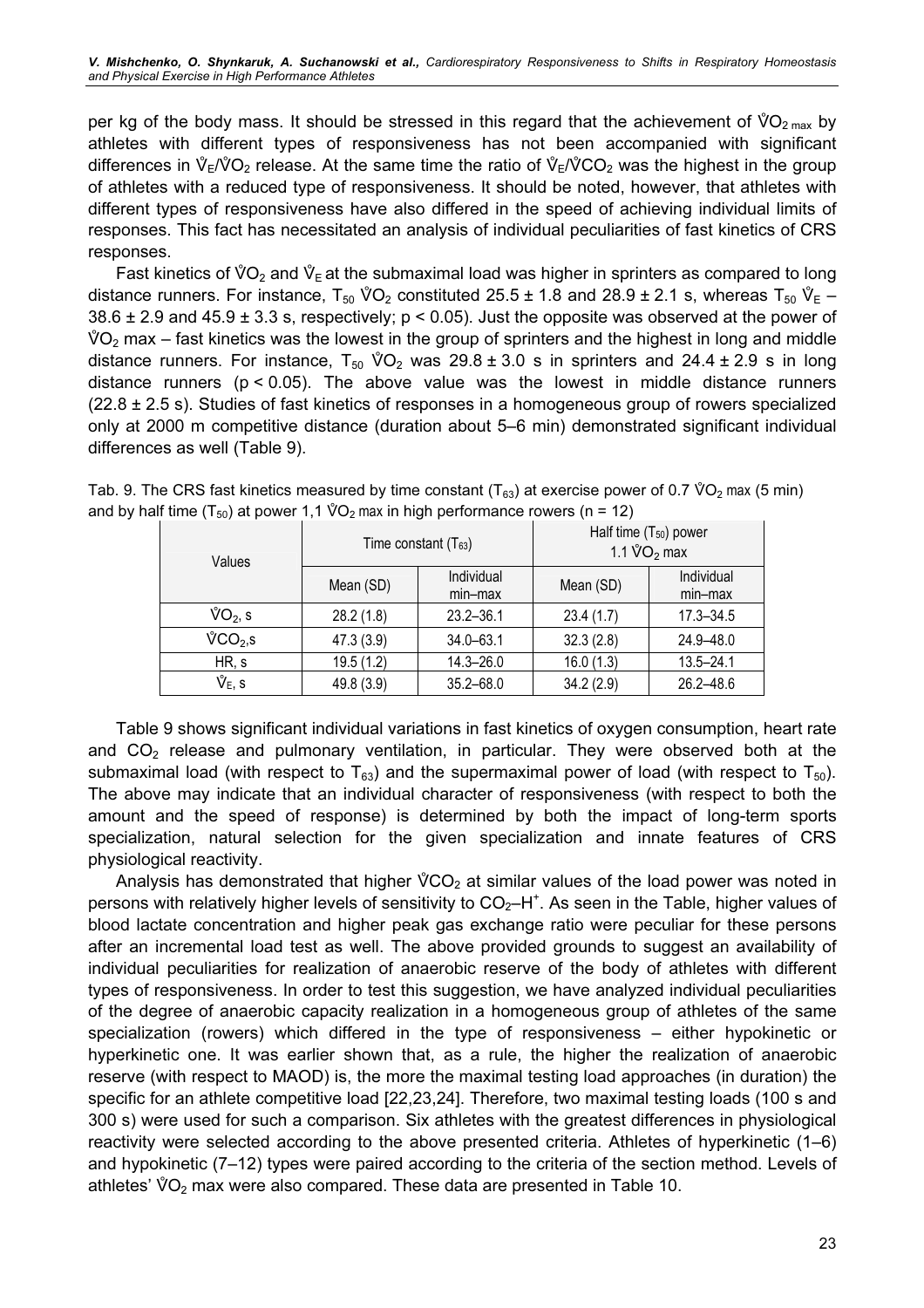|                |  |  |  | and Physical Exercise in High Performance Athletes |  |  |                                                                                                                   |  |  |  |
|----------------|--|--|--|----------------------------------------------------|--|--|-------------------------------------------------------------------------------------------------------------------|--|--|--|
|                |  |  |  |                                                    |  |  |                                                                                                                   |  |  |  |
|                |  |  |  |                                                    |  |  | Tab. 10. A comparison of MAOD (during different duration of the maximal load) and $\sqrt[6]{O_2}$ max in an       |  |  |  |
|                |  |  |  |                                                    |  |  | incremental test in athletes with relatively increased (hyperkinetic type - 1) and reduced (hypokinetic type - 2) |  |  |  |
| responsiveness |  |  |  |                                                    |  |  |                                                                                                                   |  |  |  |

|                                |         | MAOD 120 s, |      | MAOD 300 s, | $VO2$ max,                                    |      |  |  |
|--------------------------------|---------|-------------|------|-------------|-----------------------------------------------|------|--|--|
| Pairs (couples)<br>of athletes |         | $ml·kg-1$   | ml·  | $kq^{-1}$   | ml $\cdot$ kg <sup>-1</sup> min <sup>-1</sup> |      |  |  |
|                                |         |             |      |             |                                               |      |  |  |
| $1 - 7$                        | 59      | 48          | 52   | 56          | 71.3                                          | 69.1 |  |  |
| $2 - 8$                        | 63      | 60          | 54   | 67          | 67.4                                          | 68.3 |  |  |
| $3 - 9$                        | 51      | 49          | 49   | 53          | 72.3                                          | 70.1 |  |  |
| $4 - 10$                       | 62      | 54          | 53   | 59          | 65.2                                          | 67.3 |  |  |
| $5 - 11$                       | 52      | 41          | 43   | 48          | 69.8                                          | 67.3 |  |  |
| $6 - 12$                       | 49      | 43          | 43   | 50          | 72.6                                          | 70.8 |  |  |
| Mean                           | $56.0*$ | 49.1        | 49.0 | $55.5*$     | 69.7                                          | 68.7 |  |  |

\* - significant difference  $(p < 0.01)$ 

As seen in Table 10, athletes of the hyperkinetic type had higher anaerobic capacities according to the results of a shorter maximal load (120 s), whereas rowers of the hypokinetic type<br>  $-$  according to those of a longer testing load (300 s). Significant differences in the level of aerobic<br>
power (accordin – according to those of a longer testing load (300 s). Significant differences in the level of aerobic power (according to  $\sqrt[6]{O_2}$  max) were not observed. There was only a tendency to slightly higher values in rowers of the hyperkinetic type of responsiveness. The presented data indicate that athletes with relatively higher expressivity of hyperkinetic traits of responsiveness better realized their anaerobic reserve at a shorter duration of maximal load than those with the hypokinetic type of responsiveness. These findings provide additional grounds for individualization of anaerobic tests and training means.

Monitoring of aerobic power characteristics and training loads of the above mentioned hyperkinetic and hypokinetic rowers in pre-season and in season has shown some peculiarities in increasing of CRS exercise peak values hyperkinetic and hypokinetic rowers in pre-season and in season has shown some peculiarities in increasing of CRS exercise peak values response in the test of  $\sqrt[6]{O_{2}}_{max}$  (Fig.3).

As seen from Figure 3 in persons with relatively higher CRS reactivity (hyperkinetic type) at As seen from Figure 3 in persons with relatively higher CRS reactivity (hyperkinetic type) at<br>similar values and intensity of training loads, individual peaks of VO<sub>2</sub> max, exercise lung ventilation and cardiac output were reached earlier (at the end of the preparatory stage). In rowers with similar values and intensity of training loads, individual peaks<br>and cardiac output were reached earlier (at the end of th<br>relatively lower CRS reactivity (hypokinetic type), peaks of V relatively lower CRS reactivity (hypokinetic type), peaks of  $\sqrt[6]{O_2}$  max, exercise lung ventilation and cardiac output were reached later (in the competitive stage). Increasing exercise lung ventilation and cardiac output peaks from pre-season to season was significantly higher in hyperkinetic rowers (p < 0.05). These results provide additional grounds for individualization of the training load guideline and optimizing of long term adaptation.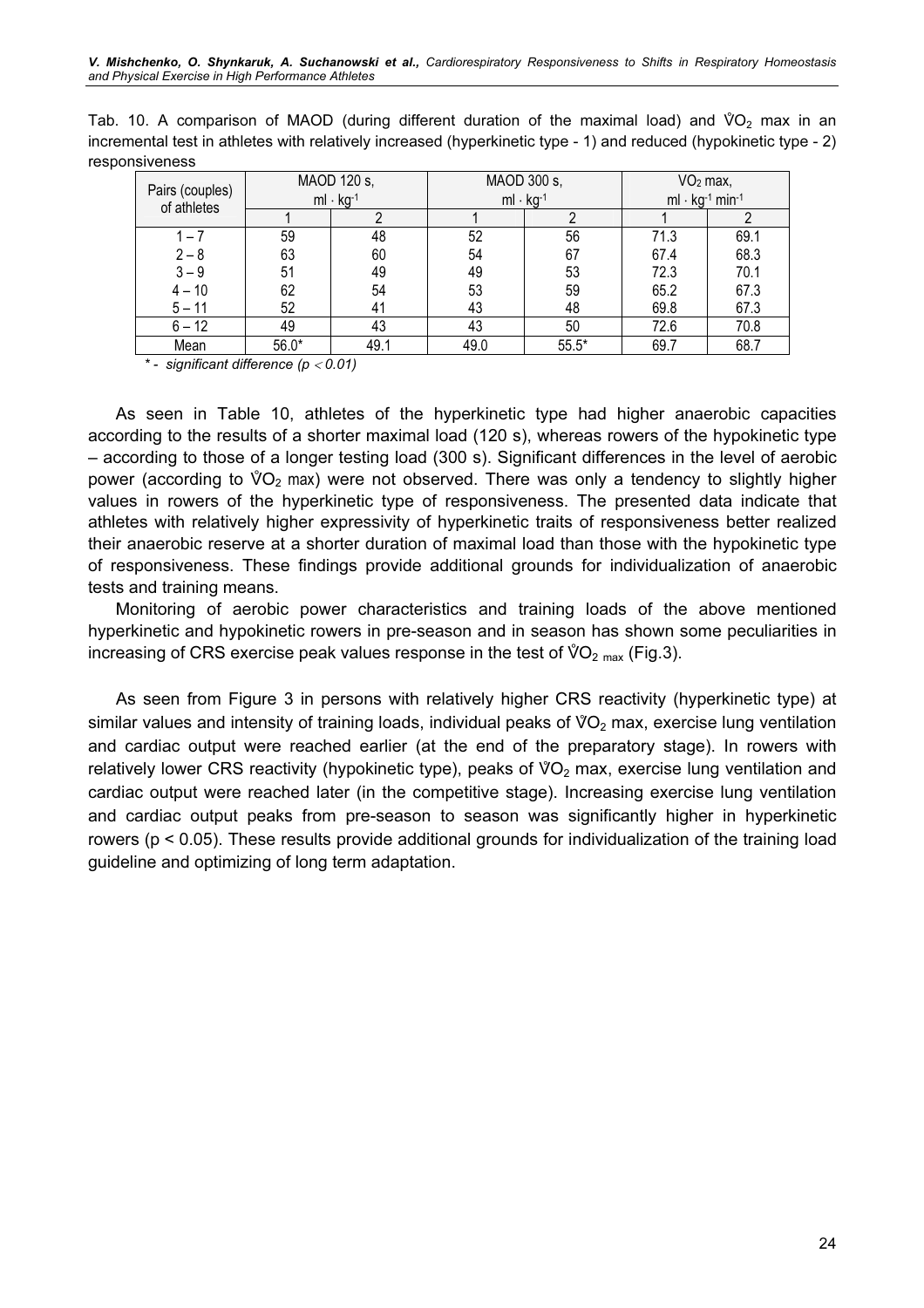

ri<br>(Q<br>(Q max) in yearly preparation of high performance rowers hyperkinetic (upper part of Figure - 1) and hypokinetic (at the bottom - 2) type

#### **Discussion**

It is well known that the account of mental individuality (personality) of an athlete, the level of his physical fitness, morphofunctional peculiarities, age, the degree of development of special fitness components, above all, underlie the basis of sports training individualization [25,26]. One may assume that the individuality of responses to training programs and individual property of athlete's ability to get trained are determined, first of all, by an innate predisposition for reacting to factors of internal and external environment.

An individual approach to endurance sports is mainly directed nowadays at the correction of aerobic and anaerobic power of athletes [1,3,4,5,25,26,27,28]. However, individual differences in energy cost of work, for instance during running (about 20%) level changes in the process of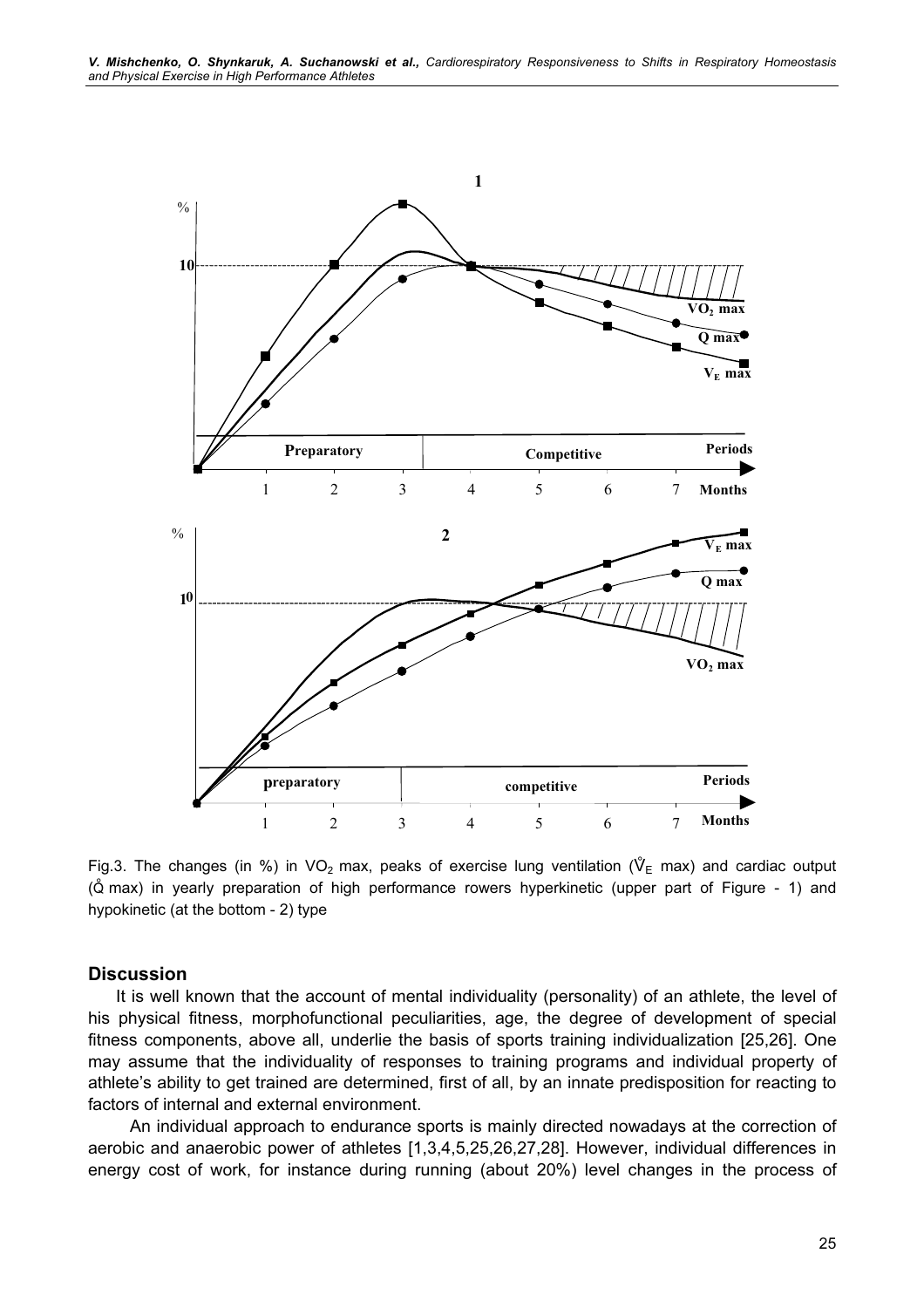special work capacity training even in homogeneous groups of skilled athletes [8,17]. There are other factors of this type, for instance, such as the initial kinetics of oxygen intake and other responses of CRS. They exert a significant influence upon the involvement of anaerobic processes of work energy supply [22,23,24,29]. In fact, the only indices which are used for the current individual management of training loads are the monitoring of work capacity and lactate threshold indices. For this purpose a great number of various approaches and indices for estimation of anaerobic metabolism threshold are applied in ratio with maximal oxygen intake [1,4,5] as well as other methods meeting the given conception – MLSS, La-minimum, etc. [3,25,28,30]. Managing impacts are usually aimed at the achievement of the level of endurance components typical of the best athletes of the given discipline – "model of best athletes" [25,31]. Such an approach is subjected to well-grounded criticism because it fails to account for athlete's individuality [26,32]. The application of this approach is explained by an insufficient examination of the essence and the role of individual endurance factors in this or that sports discipline. Meanwhile it is known that many elite endurance athletes have very high (almost similar) levels of aerobic and anaerobic power and indices of anaerobic threshold. One may suppose that the highest individual differences in special work capacity of these athletes would be observed in factors determining possibilities of realization of the available energy potential [3,7,8,22,24]. In the given study of endurance athletes we have proceeded from an important role for the above sensitivity and stability of responses to the shifts of respiratory homeostasis and other factors of the physical load. To put it in other words, an individual physiological reactivity of CRS should be of great importance for an analysis of individual differences in realization of the energy potential of athletes in the process of sports training.

It is known that acidosis is the most significant sensitivity factor which may determine individual differences of CRS responses during a strenuous physical load. Therefore,  $CO<sub>2</sub>$ -H<sup>+</sup> represents the key chemical stimulus of the respiratory response [33,34,35]. Neural influences of working extremities and brain represent another factor which determines physiological reactivity of CRS. We have assumed that on the basis of a definite complex of physical load tests as well as application of an analysis of the cardiac rhythm and determination of sensitivity to  $CO_2$ -H<sup>+</sup> one may single out the types of responsiveness. Individual peculiarities of sensitivity to hypercapnia, as it was earlier indicated, take place not only in the level but in the range of changes within long periods of time as well [2,3,36,37]. Significantly increased sensitivity to  $CO<sub>2</sub>$  in some athletes (relative to mean data) of the given study is rather noteworthy. For instance, in some athletes the periods of time as well [2,3,36,37]. Significantly increased sensitivity to  $CO_2$  in some athletes (relative to mean data) of the given study is rather noteworthy. For instance, in some athletes the value of  $Δ^{\circ}\varepsilon/ΔP$ constituted about 8%, which approximately corresponded to the amount of persons with such a peculiarity of ventilatory response to hypercapnia among non-trained people [8,36]. Athletes with increased sensitivity to  $CO<sub>2</sub>$  (like other endurance trained persons) were characterized by reduced sensitivity to a hypoxic irritant of respiration and its decreased interaction with a hypercapnic irritant [8]. At the same time, they were also characterized by lesser stability of the respiratory response during incremental hypercapnic stimulation. Besides, in athletes with increased sensitivity to  $CO<sub>2</sub>$  a certain "compensation" of increased sensitivity to  $CO<sub>2</sub>$  at the expense of an elevated threshold of response to  $CO<sub>2</sub>$  was observed. Obtained data indicate a possibility of using several specific characteristics of respiratory arrhythmia during hypercapnia for evaluation of the dynamics of an individual training status of an athlete with account of its specifics. It is known that enhancement of parasympathetic activity measured by respiratory (sinus) arrhythmia, to a certain extent, reflects the level of endurance training status [3,16,21,30]. The elevation of respiratory arrhythmia correlates with an increase in the depth of breathing, the systolic volume at a relative decrease in resting RF and HR and during submaximal loads. However, utilization of indices of parasympathetic activity enhancement for the training status estimation is complicated due to the susceptibility of these values to the influence of several uncontrolled factors. It is, above all, the impact of psychoemotional tension and some other non-specific factors which tend to increase the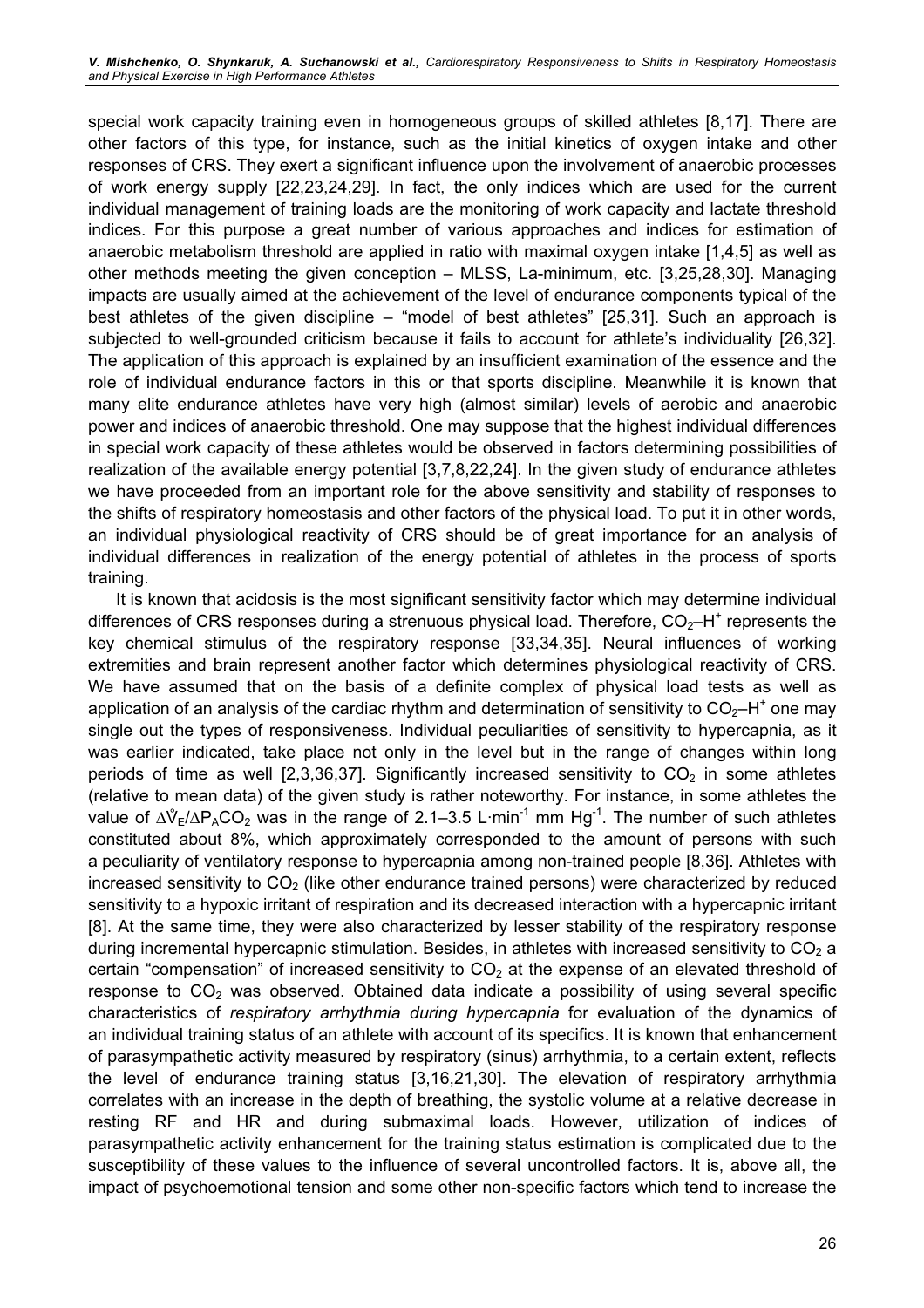tone of sympathetic division of the autonomic nervous system. We have supposed that increased hypercapnic stimulus ("drive") would allow reducing the role of non-specific factors and creating conditions for a more distinct manifestation of parasympathetic activity changes induced by sports training. On this basis one may increase the possibilities of estimating the training status of endurance trained athletes with due account of sports discipline specifics. Application of this index requires additional research because of its practical significance. It should be stressed that individual dynamics of s requires additional research because of its practical significance. It should be stressed that individual dynamics of sensitivity to hypercapnia (according to  $\Delta \hat{V}_F / \Delta P_A CO_2$ ) in the process of sports training showed a significant positive correlation with the dynamics of the inclination of individual dynamics of sensitivity to hypercapnia (according to  $\Delta \hat{V}_E / \Delta P_A CO_2$ ) in the process of sports training showed a significant positive correlation with the dynamics of the inclination of  $\Delta \hat{V}_E / \Delta V_T$  the р < 0.05). This may indicate higher total reactivity of vegetative centers of the given athletes. Therefore, according to indices of CRS reactivity to hypercapnic stimulus, both "hypo-" and "hypercapnic" variants of response have been observed which corresponds to the notions about hypo- and hyperergic individual peculiarities of body reactivity [2,10], availability of "hypo"- and "hyperreactors" among people [5,11,12], individual types of people – "sprinters" and "stayers" [4,9,26]. However, specific criteria for their determination have not been proposed until now. An elaboration regarding sports training where a person is functioning on the verge of exceeding the limits of his capacities may be of tremendous practical significance.

The obtained data have also demonstrated a higher levels of anaerobic glycolytic processes of energy supplying, similarly to the power of load in athletes with higher level of reactivity to  $CO_2$ -H<sup>+</sup>. This is most peculiar for sprinters (100 m running). A correlation analysis has revealed a positive relationship between the level of CRS response sensitivity to  $CO_2$  and the level of anaerobic glycolytic process activity in energy supplying under conditions of the load. VCO<sub>2</sub> increase and its correlation with  $\sqrt[6]{C$ glycolytic process activity in energy supplying under conditions of the load. VCO<sub>2</sub> increase and its  $O<sub>2</sub>$ ) have been directly correlated with the level of sensitivity of *glycolytic process activity in*<br>correlation with  $\sqrt[10]{O_2}$  ( $\sqrt[0]{CO}$ <br>ventilatory (r = 0.81 for Δ $\sqrt[0]{}$  $E_{\rm E}$  /ΔP<sub>A</sub>CO<sub>2</sub>) and circulatory (r = 0.78 for ΔHR/ΔP<sub>A</sub>CO<sub>2</sub>) responses to respiratory homeostasis shifts ( $p < 0.05$ ).

It is also necessary to take into account the fact that the degree of relative prevalence of  $CO<sub>2</sub>$ release over  $O_2$  uptake contributes to the development of hypocapnia of physical exercises. It is known that it may reduce the efficiency of oxygen transport functions in the body and may represent one of the factors limiting physical work capacity [35,38,39]. That is why the stability to hypocapnia is also an important element of CRS adaptation to high intensity physical loads [8,40]. The higher the intensity of the processes of metabolic acidosis respiratory compensation is, the greater its significance. An interdependent analysis of gas exchange ratio and blood lactate concentration provides an indirect judgment of the above. An analysis of gas exchange ratio and blood lactate concentration indicates the availability of the highest prerequisites for expressivity of hypocapnia in athletes with a relatively higher level of CRS reactivity. Taking into consideration the specificity of special work capacity, one may assert that the greatest significance of stability to hypocapnia is during middle-distance running. Data indicating higher anaerobic power in athletes of the hyperkinetic type of CRS responsiveness according to the results of a shorter maximal load (120 s), whereas in those of the hypokinetic type – according to the results of longer testing load (300 s) provide every reason to differentiate tests for estimation of anaerobic reserve (according to MAOD) depending on the individual type of athlete.

Therefore, specific manifestations of adaptation to a certain type of training physical loads have been characterized by a directed modification of the respiratory system reactivity (sensitivity and stability) to respiratory homeostasis shifts. This modification may play a role of a power formation mechanism for respiratory compensation of metabolic acidosis which permits to apply the indices of sensitivity and stability of responses to  $CO<sub>2</sub>-H<sup>+</sup>$  for individual estimation and prediction of the effects of strenuous training and character of long-term adaptation of athletes with different types of reactivity.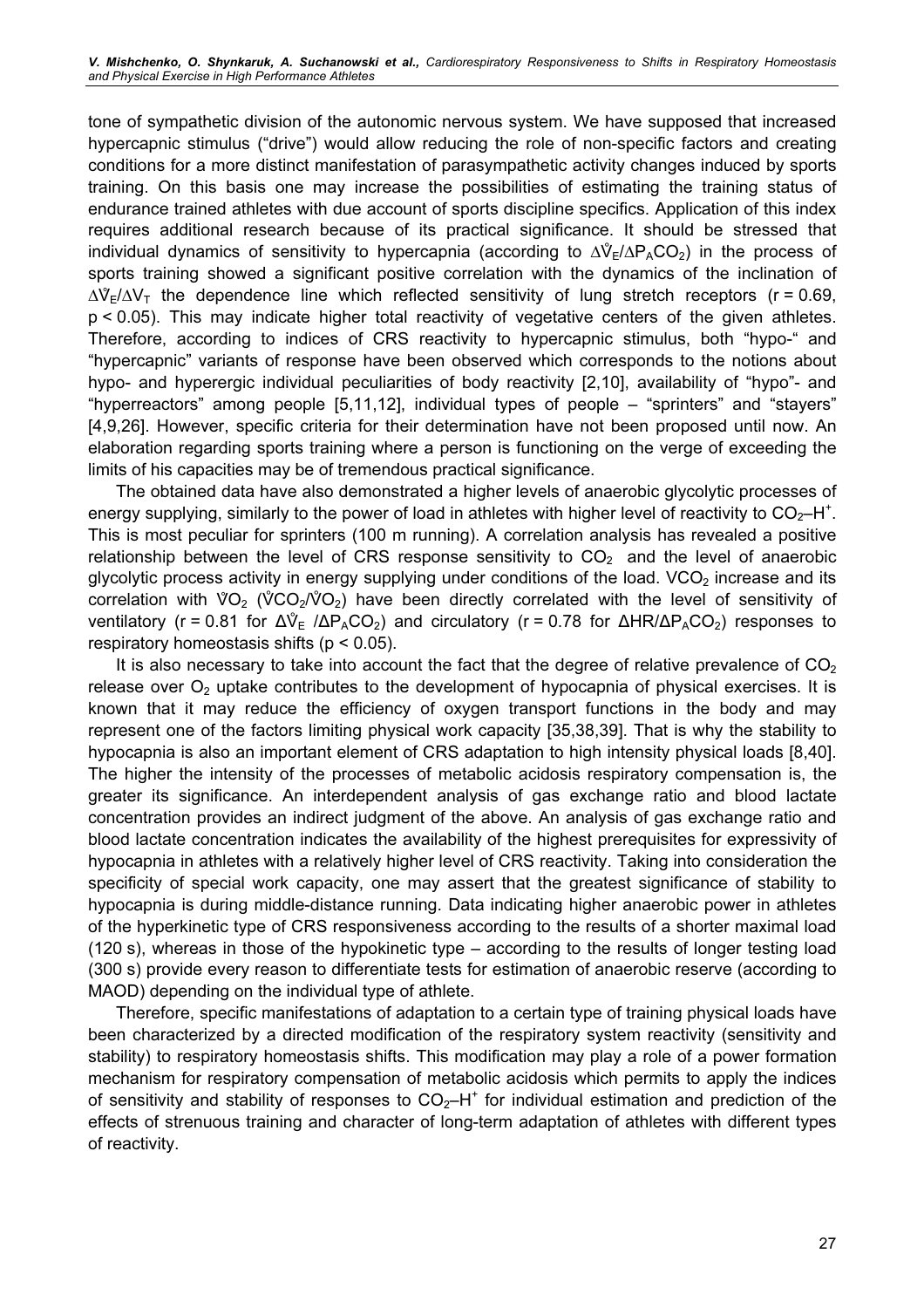V. Mishchenko, O. Shynkaruk, A. Suchanowski et al., Cardiorespiratory Responsiveness to Shifts in Respiratory Homeostasis and Physical Exercise in High Performance Athletes

### Conclusion

The obtained data may provide an initial basis for a differentiation of standards of physiological reactivity of athletes' CRS. These findings proved that the peculiarities of physical reactivity of CRS of athletes specialized in running at different distances are the result of both long-term adaptation to sports loads of various direction and long-term natural selection of athletes. High athletic performances in any sports discipline were only achieved by athletes with respective hereditary prerequisites. It has been demonstrated that the sensitivity to  $CO_2$ -H<sup>+</sup>-stimulus adequately reflects prerequisites for specialization in sprint or distance running. The obtained data will assist in solving the tasks of skilled athlete preparation individualization. At the same time they indicate an insufficient level of current knowledge explaning individual features of regulatory mechanism of CRS adaptation during endurance training as well as a greater number of possible ways of adaptation than it is considered nowadays.

# References

- 1. KeuI J, Konig D, Huonker M, Halle M, Wohlfahrt B, Berg A. Adaptation to training and performance in elite athletes. The American Alliance for Health, Physical Education, Recreation and Dance. 1996;67(3):29–36.
- 2. Agadzanian A, Polunin IN, Stepanov VK, Poliakov VN. Chelovek v uslovijah hipokapnii i hiperkapnii [Man under conditions of hypocapnia and hypercapnia]. Moscow: Medicine; 2001 [in Russian].
- 3. Mishchenko V, Monogarov V. Physiology of Athlete. Barcelona: Paidotribo; 1995.
- 4. Viru A. Adaptation in sport training. London: Times Mirror International Publishers; 1995.
- 5. Wilmore JH., Costill DL. Physiology of Sport and Exercise. Champaign: Human Kinetics; 1994.
- 6. Di Prampero PE. Factors limiting maximal performance in human. Eur J Appl Physiol 2003;90,3–4:420–429.
- 7. Suchanowski A. Indywidualizacja w treningu wytrzymałości specjalnej sportowców wysokiej klasy [Individualization of special endurance development in high performance athletes] Gdańsk: AWFiS; 2002 [in Polish].
- 8. Mishchenko V, Lusenko L, Vinogradov V. Reaktivnuje svojstva kardiorespiratornoj sistemu [Cardiorespiratory reactivity changes related to adaptation to physical training in sports]. Kiev: Nauchnyj Mir [Scientific Word]; 2007 [in Russian].
- 9. Kaznacheev V. Sovremennuje aspektu adaptacii [Modern aspects of adaptation]. Novosibirsk: Nauka [Science]; 1990 [in Russian].
- 10. Ado A. Voprosu obschej nozoologii [Issues of general nosology]. Moskva: Medicine; 1985 [in Russian].
- 11. Sirotinin N. Evolocija resistentnosci i reaktivnosti organizma [Evolution of resistance and sensitivity of the body]. Moskva: Medicine; 1981 [in Russian].
- 12. Berezovsky V, Serebrovska T. Respiratory system individual reactivity and its evaluation. J Physiol 1988;34(6):3-7.
- 13. Rebuck AS. Measurement of ventilatory response to CO<sub>2</sub> by rebreathing. Chest 1976;70 (Suppl.):118-120.
- 14. Dejours P. Control of respiration in muscular exercise. Handbook of Physiology: Respiration. Washington: MSN; 1964.
- 15. Euler CV, Herrero F, Wexler T. Control mechanisms determining rate and depth of respiratory movements. Respirat Physiol 1970;10:93-108.
- 16. Bayevski RM. Analysis of cardiac rhythm variability in medicine of cosmos. J Physiol Men 2002;28(2):70-82.
- 17. Burnley M, Jones A. Oxygen uptake kinetics as a determinant of sport performance. Eur J Sport Sci 2007;7(2):63-79.
- 18. Ward S, Lamarra N, Whipp B. The control components of oxygen uptake kinetics during high intensity exercise in human. Nice: Eur Coll Sport Sci 1996:268-270.
- 19. Medbo J. Is the maximal accumulated oxygen deficit on adequate measure of the anaerobic capacity? Can J Appl Physiol 1996;21:370-383.
- 20. Bushow JV, Protasov KT. Taxonomical analysis of body individual response upon testing hypoxic impacts. J Physiol Men 1991;17:123-128.
- 21. Perini R. Heart rate variability and autonomic activity at rest and during exercise in various physiological conditions. Eur J Appl Phys 2003;90(3-4):317-325.
- 22. Diachenko AJ. Sovershenstvovanie specialnoj vunoslivosti kvalificirovannyh sportsmenov [Enhancement of special endurance in qualified athletes]. Kiev: HPF Slavutich-Delfin; 2004 [in Russian].
- 23. Tomiak T. Teoretyczno-metodyczne podstawy doskonalenia wytrzymałości specjalnej wioślarzy klasy mistrzowskiej [Theoretical and methodolical bases of special endurance increase in high performance